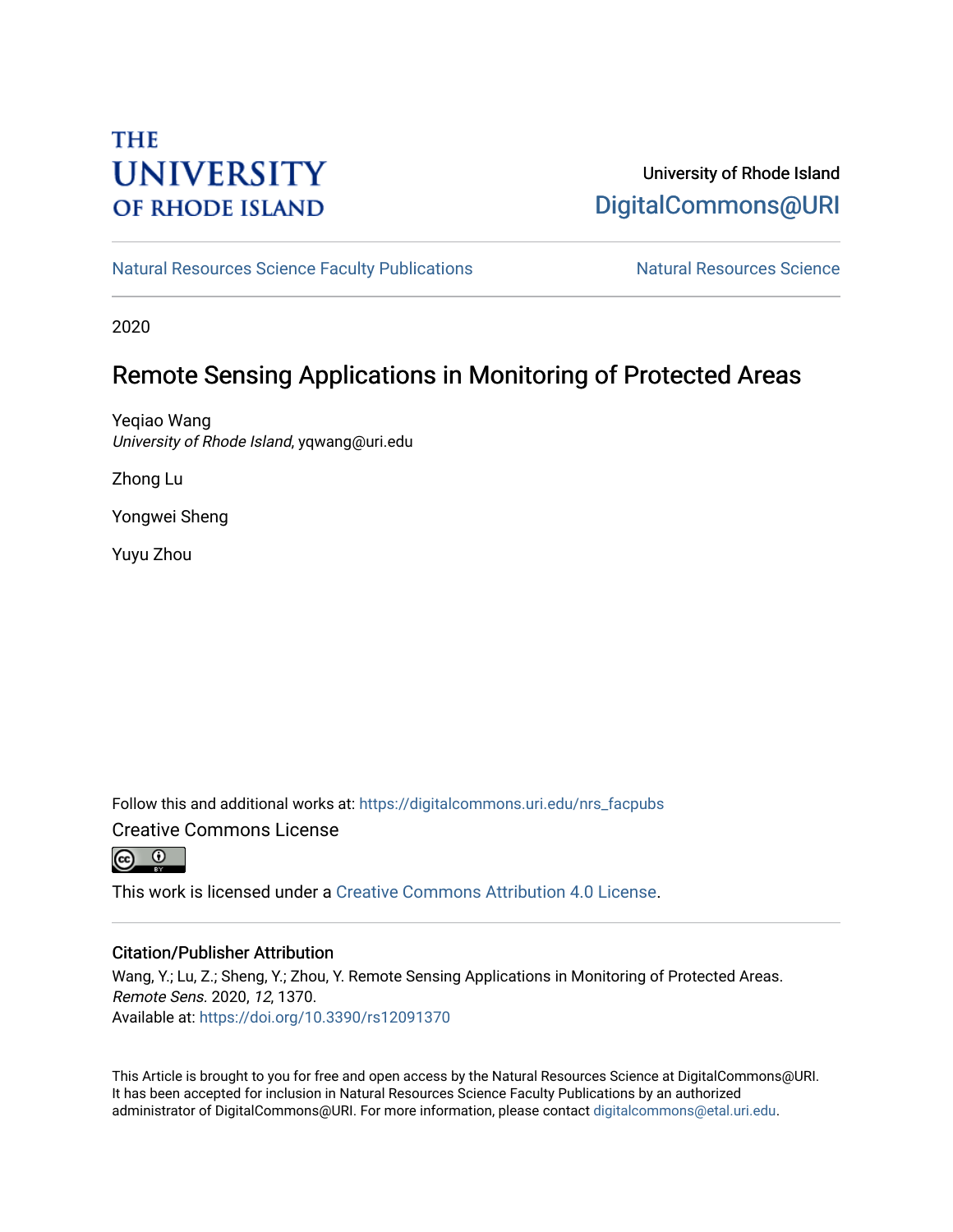

*Editorial* 



# **Remote Sensing Applications in Monitoring of Protected Areas**

## **Yeqiao Wang 1,\*, Zhong Lu 2, Yongwei Sheng 3 and Yuyu Zhou 4**

- **<sup>1</sup>** Department of Natural Resources Science, University of Rhode Island, Kingston, RI 02881, USA
- <sup>2</sup> Huffington Department of Earth Sciences, Southern Methodist University, Dallas, TX 75275, USA; zhonglu@smu.edu
- **<sup>3</sup>** Department of Geography, University of California, Los Angeles (UCLA), Los Angeles, CA 90095, USA; ysheng@geog.ucla.edu
- **<sup>4</sup>** Department of Geological & Atmospheric Sciences, Iowa State University, Ames, IA 50011, USA; yuyuzhou@iastate.edu
- **\*** Correspondence: yqwang@uri.edu

Received: 21 April 2020; Accepted: 24 April 2020; Published: 26 April 2020

**Abstract:** Protected areas (PAs) have been established worldwide for achieving long-term goals in the conservation of nature with the associated ecosystem services and cultural values. Globally, 15% of the world's terrestrial lands and inland waters, excluding Antarctica, are designated as PAs. About 4.12% of the global ocean and 10.2% of coastal and marine areas under national jurisdiction are set as marine protected areas (MPAs). Protected lands and waters serve as the fundamental building blocks of virtually all national and international conservation strategies, supported by governments and international institutions. Some of the PAs are the only places that contain undisturbed landscape, seascape and ecosystems on the planet Earth. With intensified impacts from climate and environmental change, PAs have become more important to serve as indicators of ecosystem status and functions. Earth's remaining wilderness areas are becoming increasingly important buffers against changing conditions. The development of remote sensing platforms and sensors and the improvement in science and technology provide crucial support for the monitoring and management of PAs across the world. In this editorial paper, we reviewed research developments using state-of-the-art remote sensing technologies, discussed the challenges of remote sensing applications in the inventory, monitoring, management and governance of PAs and summarized the highlights of the articles published in this Special Issue.

**Keywords**: protected areas (PAs); biodiversity conservation; spatiotemporal dynamics; climate change; human disturbances; management and governance

## **1. Introduction**

The World Commission on Protected Areas adopted a definition that describes a protected area (PA) as a clearly defined geographical space, recognized, dedicated and managed, through legal or other effective means, to achieve the long-term conservation of nature with the associated ecosystem services and cultural values [1]. In general, protected areas (PAs) include national parks (NPs), national forests, national seashores, all levels of natural reserves, wildlife refuges and sanctuaries, designated areas for the conservation of native biological diversity and natural and cultural heritage and significance. PAs also include some of the last frontiers that have unique landscape characteristics and ecosystem functions in wilderness conditions [2]. Along shorelines and over ocean and sea, the International Union for the Conservation of Nature (IUCN) has defined marine protected areas (MPAs) as any area of intertidal or subtidal terrain, together with its overlying water and associated flora, fauna, historical and cultural features, which has been reserved by law or other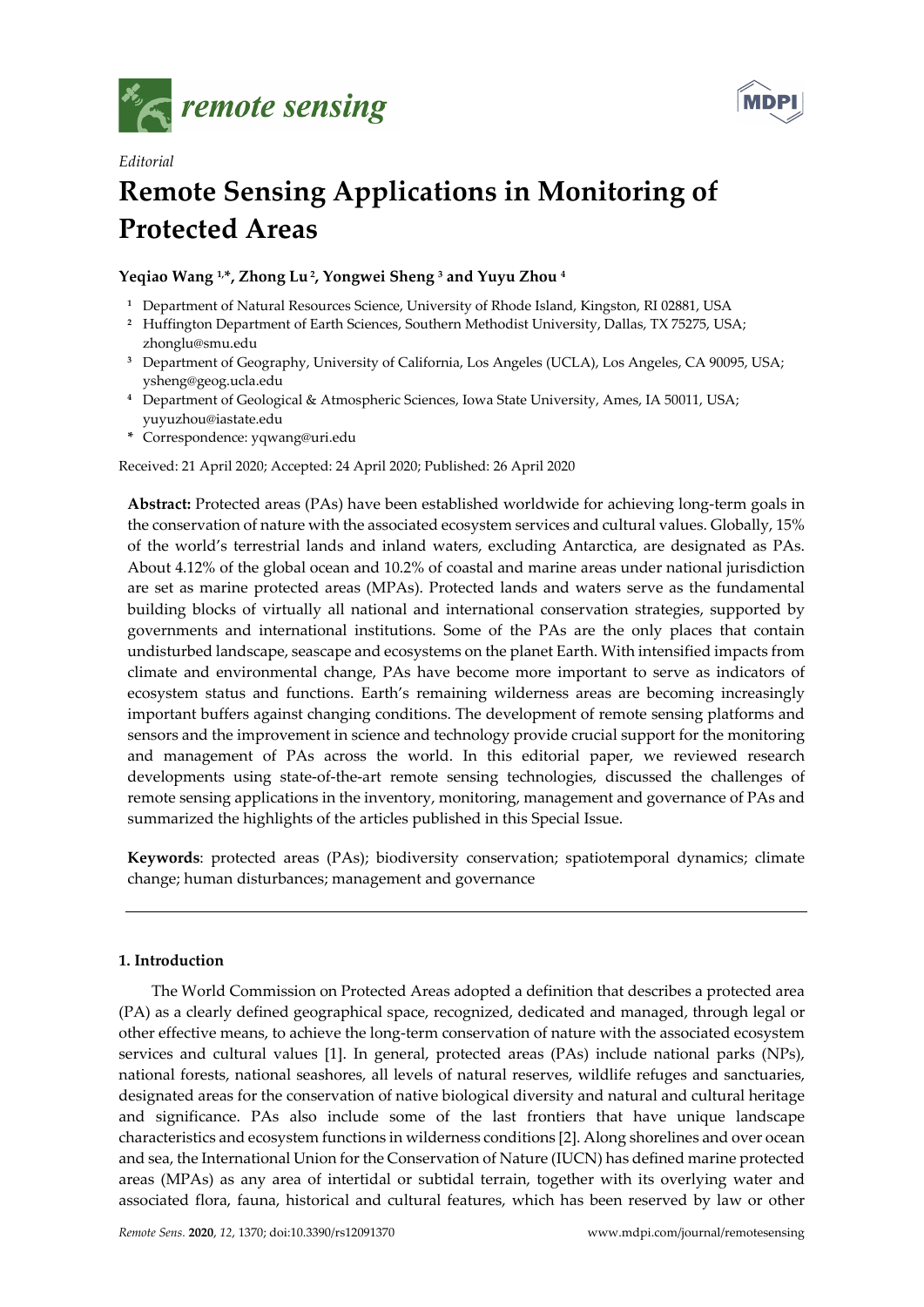effective means to protect part or all of the enclosed environment [3]. As reported by the World Database on Protected Areas (WDPA, https://www.protectedplanet.net/), 15% of the world's terrestrial lands and inland waters, excluding Antarctica, is under protection. About 4.12% of the global ocean and 10.2% of the coastal and marine areas under national jurisdiction are set as MPAs. About 19.2% of key biodiversity areas are completely covered as PAs [4]. Protected lands and waters serve as the fundamental building blocks of virtually all national and international conservation strategies, supported by governments and international institutions. These policies and their implementations provide the protection of threatened species around the world. The IUCN has categorized PAs into seven types, namely the strict nature reserve (Ia), wilderness area (Ib), national park (II), natural monument or feature (III), habitat/species management area (IV), protected landscape/seascape (V) and the protected area with a sustainable use of natural resources (VI) [1]. PAs are increasingly recognized as essential providers of ecosystem services and biological resources, key components in climate change mitigation strategies, as well as vehicles for protecting threatened human communities or sites of great cultural and spiritual value.

PAs have been created over past millennia for a multitude of reasons [5]. The establishment of the Yellowstone National Park in 1872 by the United States (U.S.) Congress ushered in the modern era of the governmental protection of natural areas, which catalyzed a global movement [6,7]. The 1916 National Park Service Organic Act of the United States established the purpose of national parks, including to conserve the scenery and the natural and historic objects and the wild life therein, and to provide for the enjoyment of the same in such a manner and by such means that will leave them unimpaired for the enjoyment of future generations [8]. As the National Parks Omnibus Management Act of 1998, the agency undertook a program of inventory and monitoring of National Park System resources to establish the baseline information and to provide information on the long-term trends in the condition of National Park System resources [9]. Remote sensing applications have contributed greatly in such inventory and monitoring efforts [10–12].

Even with the implementation of a tremendous variety of monitoring programs and conservation efforts with achievements, wild species' population decline, biodiversity loss, extinction, system degradation, pathogen spread and state change events are occurring at unprecedented rates [13,14]. The effects are augmented by continued changes in land use, invasive spread, alongside the direct, indirect and interactive effects of climate change and disruption. PAs become more important in serving as indicators of ecosystem conditions and functions either by their status and/or by contrasting to their adjacent unprotected areas. PAs are highly prized by the society with diversified representative characteristics. Earth's remaining wilderness areas are becoming increasingly important buffers against the changing environmental conditions. However, they are not an explicit target in many international policy frameworks [15]. The most recent United Nation's report concluded that up to one million animal and plant species were facing extinction, for which humans were to blame [16]. The most impacting drivers on global biodiversity scenarios toward the year 2100 include human-induced changes in land use, climate, nitrogen deposition, biotic exchange and atmospheric  $CO<sub>2</sub>[17]$ .

The WDPA data showed that the Latin American and the Caribbean regions have 4.85 million km2 (24%) of protected land. Brazil has half (2.47 million km2) of the entire region protected, making it the largest national terrestrial PA network in the world [WDPA, https://protectedplanet.net/]. Worldwide, 77% of land, excluding Antarctica, and 87% of the ocean has been modified by the direct effects of human activities [18]. PAs in China, for example, have typically incorporated core and buffer zones with human habitation. A study mapped and analyzed the human footprint index at 1 km scale for 1834 terrestrial nature reserves of mainland China and concluded that the reserves designated at higher levels of governance were more pristine than those at lower levels. This was significant as China started to consider the reclassification of some reserves as NPs [19]. Another nationwide assessment quantified the provision of threatened species habitats and key regulating services in natural reserves in China. The study illuminated a strategy for strengthening PAs through creating the first comprehensive national park system of China [20]. As a strategic movement, in June 2019, the Chinese government announced a guideline for the establishment of a new NP-centered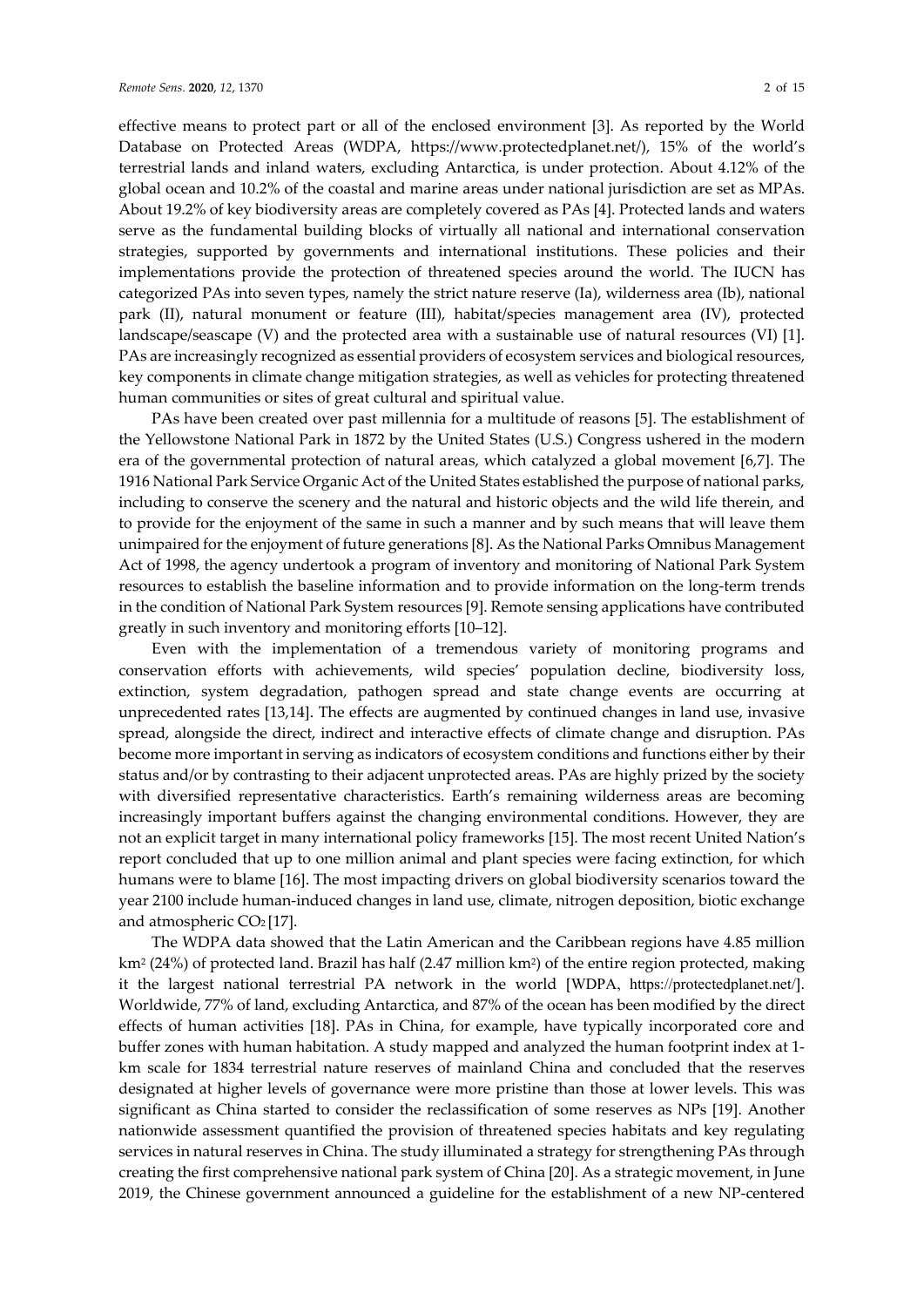system for the protection of natural areas with the implementation plan in 2020. The crown jewels on the list of the first 10 designated NPs included the Three-River-Source NP, Giant Panda NP, Northeastern China Tiger and Leopard NP, among others. The Three-River-Source NP covers an area of about 363,000 km2 and encompasses the headwaters of three major rivers, i.e., the Yellow, Yangtze and Lancang rivers, in the eastern Tibetan Plateau. The comprehensive system of NPs aims to protect the lands and waters with key natural resources and biodiversity.

Remote sensing provides a comprehensive geospatial capacity to map and study PAs in different spatial details and contexts, e.g., pixel size, area coverage, immediate adjacent areas of PAs and the broader background of the land and water that support the PAs; temporal frequencies, e.g., daily, weekly and monthly observations; and spectral properties. Remote sensing observations, in combination with field-based measurements, create new and exciting opportunities to meet the needs of monitoring PAs [21].

#### **2. Remote Sensing Applications in Monitoring of Protected Areas**

It has long been recognized that the on-the-ground monitoring of PA ecosystems is expensive, primarily due to the size and logistical constraints of national parks, designated wilderness, wildlife refuges and other large PAs. Remote sensing monitoring can provide essential information for the efficient, transparent, repeatable and defensible decision making in ecological systems [22]. The integration of ground-based data (e.g., focal species populations) and remote sensing has been practiced in monitoring and modeling environmental change in many PAs [5,23–25].

Remote sensing has unique advantages in monitoring the landscape dynamics of PAs around the world. The temporal depth of remote sensing can be used to provide monitoring with the continuity of deployments of new satellites and sensor systems and image acquisition capability. Multispectral optical sensors, e.g., the Landsat Thematic Mapper (TM), Enhanced Thematic Mapper Plus (ETM+) and Operational Land Imager (OLI), Advanced Spaceborne Thermal Emission and Reflection Radiometer (ASTER), SPOT High Resolution Visible (HRV) and High Resolution Visible and Infrared (HRVIR), Moderate Resolution Imaging Spectroradiometer (MODIS), Visible Infrared Imaging Radiometer Suite (VIIRS), Advanced Very-High-Resolution Radiometer (AVHRR) and Sentinel-2 MultiSpectral Instrument (MSI), and the derivatives of data products, have been routinely applied in PA inventory and monitoring research and applications. The approaches translated an ecologically based view of change into the spectral domain when archives of multispectral images were considered. Spectral indices have been used as the proxy for ecological attributes and have been tracked as time-series trajectories. The developed algorithms use statistical fitting rules to identify periods of consistent progression in the spectral trajectory (segments) and the turning points (vertices) that separate these periods. The change detection methods capture a wide range of processes affecting vegetation, such as the decline and mortality, growth and recovery and the combination of other driving factors [18,26,27]. Active sensors, such as the synthetic aperture radar (SAR), and satellites including the European Remote Sensing (ERS-1/-2) and Envisat, the Japanese Earth Resources Satellite 1 (JERS-1), the Phased Array type L-band Synthetic Aperture Radar (PALSAR-1/-2), RADARSAT-1/-2, the Constellation of Small Satellites for Mediterranean Basin Observation (COSMO-SkyMed), TerraSAR-X and TanDEM-X, and Sentinel-1A/B, have been proven effective in monitoring the changing environments at the local, regional and global scales [28–33]. The interferometric synthetic aperture radar (InSAR) has been used to construct a global digital elevation model (DEM), to map characteristics of the Earth's surface and measure land surface deformation at an unprecedented precision and spatial resolution under all-weather conditions [34].

Time-series remote sensing data have allowed for the reconstruction of the histories of disturbances induced by anthropogenic and natural impacts. Typical examples have included: the inventory and monitoring studies in NPs and PAs in a landscape context, such as in the Acadia NP and other northeastern U.S. NPs [12,35], the Yellowstone NP [36] and the Olympic NP of the Pacific Northwest of the U.S. [37]; for monitoring the interannual variability in snowpack and lake ice in southwest Alaska [38]; in the assessment of national forests of eastern U.S. [39]; in monitoring the land cover change and ecological integrity of Canada's national parks [40], such as the wildlife habitat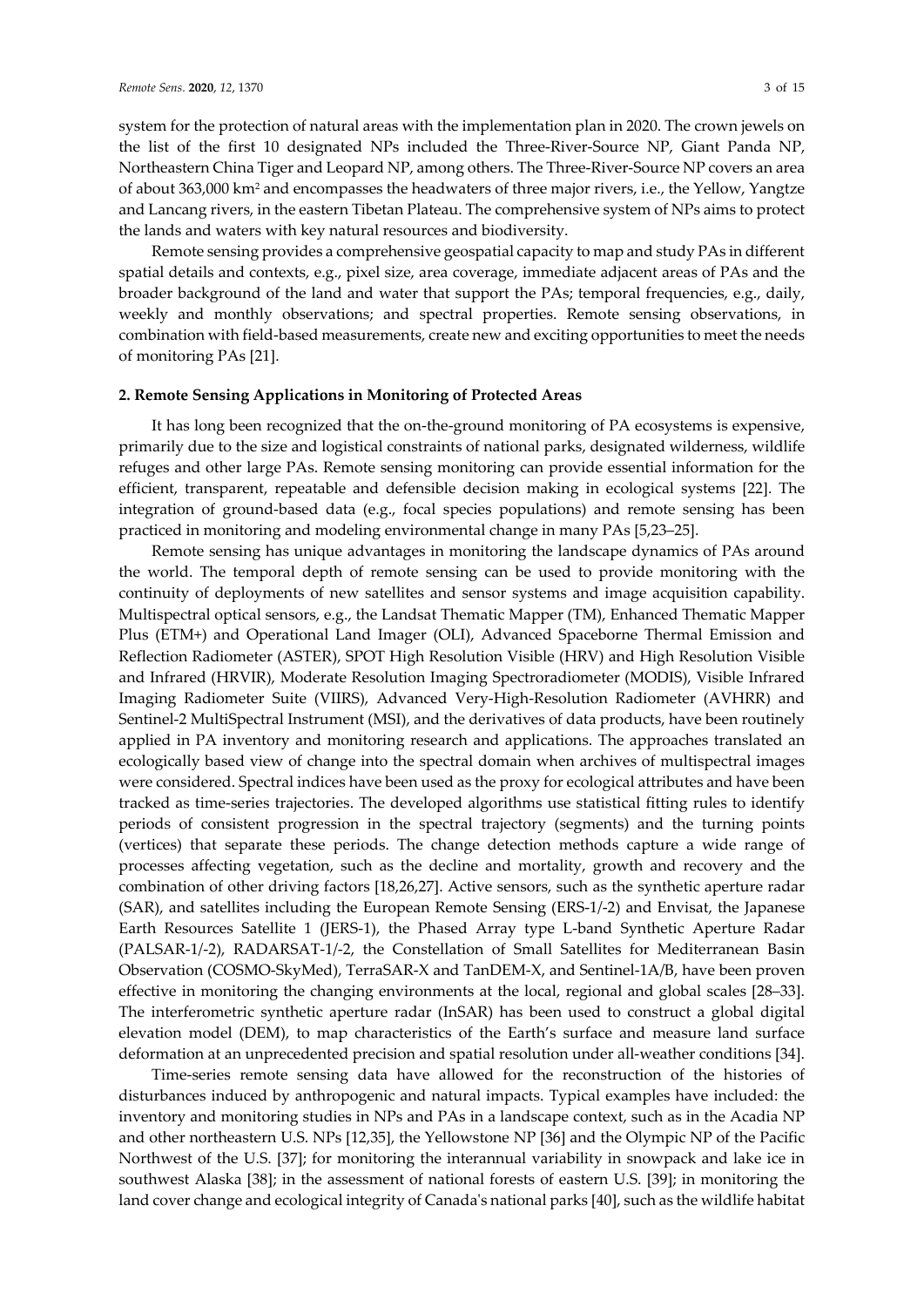changes in Kejimkujik NP and the national historic site in southern Nova Scotia of the Canadian Atlantic Coastal Uplands Natural Region [41]; in operational active fire mapping and burnt area identification to Mexican nature PAs [42]; in Tibetan Plateau [43] and Changbai Mountain National Nature Reserve [44,45] of China.

Remote sensing has unique advantages in monitoring frontier lands, which are always in remote and difficult-to-reach locations. Examples have included: satellite-observed dynamics of lake-rich regions across the Tibetan Plateau and the Arctic; forest disturbance and dynamics in Siberia; the assessment of the complex Amur tiger and Far Eastern leopard habitats in the Russian Far East; in the landscape and ecosystem characterizations in China and Southeast Asia; in conservation efforts of tree kangaroos in Papua New Guinea; and in PAs in the Albertine Rift of Africa [46–62]. Remote sensing has advantages in monitoring vast habitats both inside and surrounding the PAs. This is particularly true when ecological functioning and habitats within NPs and PAs are influenced by natural resources outside of their borders [63–65]. Remote sensing applications have been among the critical approaches in the assessment of landscape contexts and the conversion risks of PAs surrounded by accelerated human population growth [66–70].

MPAs are among the critical components of protected waters. Important factors that affect the way plants and animals respond to MPAs include the distribution of habitat types, the level of connectivity to nearby fish habitats, wave exposure, depth distribution, prior level of resource extraction and regulations. Conservation benefits are evident through increased habitat heterogeneity at the seascape level, the increased abundance of threatened species and habitats and the maintenance of a full range of genotypes [71]. Remote sensing data that quantify spatial patterns in habitat type, oceanographic conditions, and benthic complexity can be integrated with in situ ecological data for the design, evaluation and the monitoring of MPA networks to design, assess and monitor MPAs [72,73]. Combining remote sensing products with in situ ecological and physical data can support the development of a statistically robust monitoring program of the living marine resources within and adjacent to marine protected areas [74]. Individual MPAs need to be networked in order to provide large-scale ecosystem benefits and to have the greatest chance of protecting all species, life stages and ecological linkages if they encompass representative portions of all ecologically relevant habitat types in a replicated manner. High-resolution remote sensing data are capable of mapping the physical and biological features of a benthic habitat, such as the monitoring of the coral reef in the Hawaii Archipelago and near-shore PAs in California and New England [75].

Coastal habitats, such as sand dunes, barrier islands, tidal wetlands, marshes, mangrove forests and submerged aquatic vegetation provide foods, shelters and breeding grounds for terrestrial and marine species. Coastal habitats also provide irreplaceable services such as filtering pollutants and retaining nutrients, maintaining water quality, protecting shorelines and absorbing flood waters. As coastal habitats are facing intensified natural and anthropogenic disturbances through direct impacts such as hurricanes, tsunamis, harmful algae blooms and cumulative and secondary impacts such as climate change, sea level rise, oil spill and urban development, the inventory and monitoring of coastal environments has become one of the most challenging tasks of the society in resource management and humanity administration. Remote sensing technologies with space-borne and airborne sensor systems in data acquisition and observation have profoundly changed the practice of monitoring and understanding the dynamics of coastal environments. Remote sensing applications have greatly enhanced the monitoring capacity of coastal PAs and practical implementations across spatial scales [76,77]. Very high resolution (VHR) imageries from airborne and satellite sensors, unmanned aerial vehicles (UAV), light detection and ranging (LiDAR), hyperspectral sensors, ground-based sensor networks and wireless geospatial service web systems have been increasingly applied with local focused interests on coastal PAs [78–86].

The improved capacity of data science and infrastructure, e.g., cloud computing, Google Earth Engine (GEE) and big Earth data approaches, facilitates data sharing and the integration and modeling processes [87–89]. For example, the capacity and service from GEE open opportunities for explorations that benefit from decades of data acquisition from remote sensing [90–96].

#### **3. Challenges of Remote Sensing Monitoring of Protected Areas**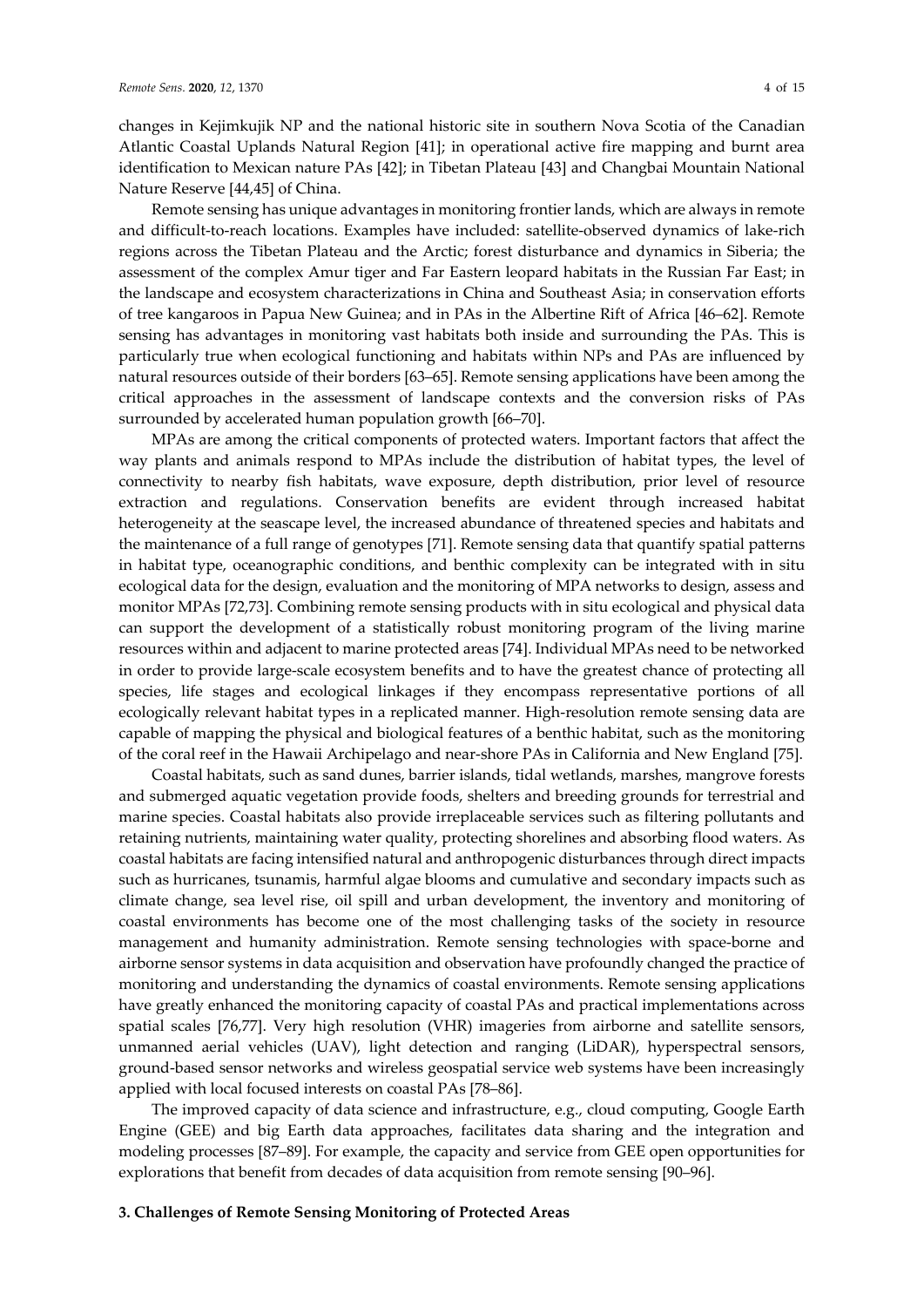The impacts of climate and human-induced environmental changes will continue to disrupt ecosystem functions and services, as well as the habitats and biodiversity. The future projections indicate a potentially catastrophic loss of global biodiversity [97–102]. Earth's remaining wilderness areas are becoming increasingly important buffers against changing conditions. Protected lands and waters are becoming more important, serving as indicators of ecosystem status and functions and as the barometer for guiding the national and international strategies in collaborated mitigation and conservation efforts.

PAs are functional from many forms of direct human intervention. The landscapes and seascapes of PAs are dynamic rather than static. Vegetation is changing continuously in response to both endogenous and exogenous pressures. PAs and their networks provide critical habitats for biodiversity conservation and yet their performances are challenged under the changing climate and shifting resource patterns [103]. Monitoring the dynamics of PAs requires tools that capture a wide range of processes over large areas. The evaluation of management effectiveness is a vital component of responsive, pro-active PA management [104,105]. Ecosystem indicators, whether process-based (e.g., productivity), pattern-based (e.g., land-use activities), or component-based (specie populations), vary in space and time. A major limiting factor in comprehensive ecological models is the lack of explanatory geospatial data. The issues conspire against the ready, standardized integration of remote sensing into ecological research for the management and governance of PAs.

Remote sensing is a universal tool for scientists and land managers. New developments of remote sensing platforms, sensors and improvements in science and technology provide crucial support for monitoring PAs across the world. Remote sensing data products, coupled with userfriendly data exploration, analyses, and accessible modeling tools, allow scientists and practitioners to gain a better understanding of how environmental changes affect specie populations, ecosystem functions and the services that sustain them. The lessons learned and the recommendations put forward for the remote sensing of PAs include: the allocation of sufficient time to develop a genuine science–management partnership; the communication of results in a management-relevant context; the confirmation or embellishment of existing frameworks and processes; plans for persistence and change; and to build on existing, widely used data analysis tools and software frameworks [10,21].

Field survey and in situ observations are essential to identify protected habitats through remote sensing. Almost every remote sensing exercise requires a field survey to define the habitats, to calibrate remote sensing imagery and to evaluate the accuracy out of remote sensing outputs [106]. With precise and accurate positioning and field survey becoming a routine operation, challenges remain for the incorporation of data from ground-based sensor networks and wireless geospatial service web systems with remote sensing observations for the comprehensive analyses and assessment of PAs.

The monitoring of landscape dynamics of PAs is among the primary advantage of remote sensing. The link between the pattern and the process, however, has been identified as a seminal challenge in landscape ecology. Disturbance is an important process that creates and responds to a pattern. The integration of remote sensing-based and in situ monitoring, including the consideration of scaling site observations, to the ecosystem level and the explicit link through ecosystem-based modeling to management options and recommendations, present the practical challenges and opportunities in the variety of PAs [23,26,39].

Remote sensing science is effective for managers and researchers across many domains. The lack of standardized protocols, workflow architecture, guidelines, training and software tools has led into a complexity. When evaluating the trends in resource and ecological conditions, the resource managers of PAs pursue analyses that use all the available information. Thus, they seek remote sensing change detection analyses that may include historical aerial photography, combined with more recent satellite images acquired in different spectral bands at various spatial and temporal resolutions. In addition, many resource problems must be evaluated at multiple spatial scales [12,69]. These practical issues result in unusually complex requirements and procedures that can be worked out only through the sustained collaboration between remote sensing scientists and PA managers. A key lesson is about the importance, difficulty and time-consumption of the mutual learning process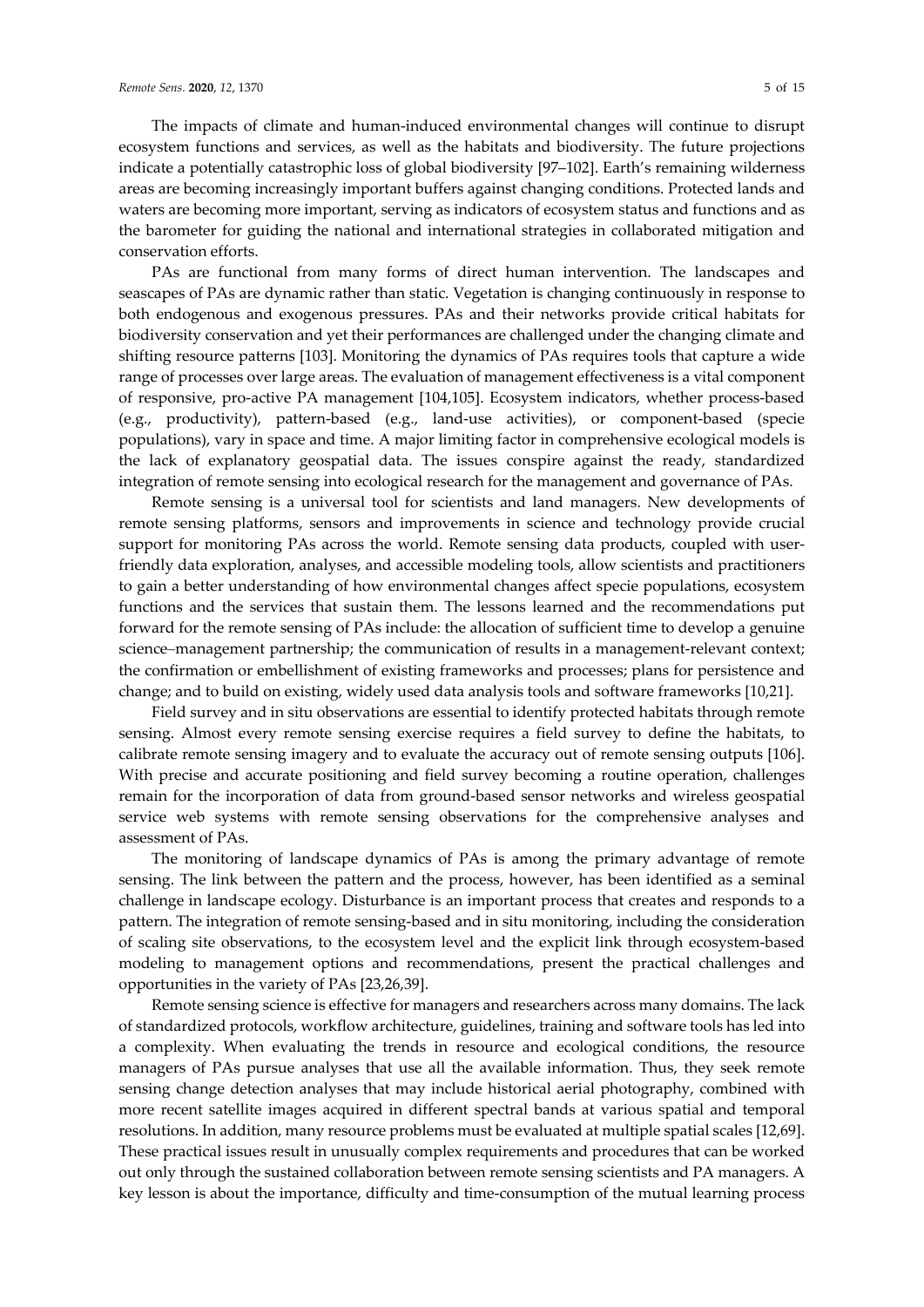[11]. In the management perspectives, there is a considerable potential to expand the operational use of remote sensing to monitor PAs among routine implementations. The uses of such information in operational monitoring present difficulties in designing and implementing a program that provides useful information at management levels and at an affordable cost [18,107]. The integration of remote sensing data into a framework for the data assimilation, processing, modeling and reporting is becoming essential [108–110].

It is worthy to point out that one of the most important limitations to the use of remote sensing data for the monitoring of PAs is the variant mapping accuracy and the cost of acquiring groundbased data for verification and validation. This is a common challenge of obtaining and integrating traditional in situ measurements and approaches with remote sensing mapping and modeling. It also shows that remote sensing cannot always meet the entire information collection needs. Whereas remote sensing-based techniques address spatial and temporal domains inaccessible to traditional approaches, remote sensing cannot match the accuracy, precision and the thematic richness of in situ measurements and monitoring at the plot scale. Therefore, the design of remote sensing-based monitoring methods needs to be carefully integrated with a very efficient protocol for the inclusion of field observations and survey data [10,111].

As the amenity values of PAs attract the rapid developments and impacts of human-induced land use change, remote sensing has to meet an increasingly essential requirement to address a range of monitoring across spatial scales and from terrestrial to coastal and open waters [112–113]. Challenges and uncertainties remain for the data continuity and systematic technology improvements toward consistent long-term monitoring applications in the future [114].

### **4. Highlights of the Special Issue Articles**

With the rapid development of remote sensing science and technologies, this Special Issue aims to publish original manuscripts of the latest innovative research and advancement in the remote sensing of PAs. The articles in this Special Issue include applications of using data from multiple sensor systems in the monitoring of PAs from global to local interests.

The Defense Meteorological Satellite Program/Operational Linescan System (DMSP/OLS) nighttime stable light (NTL) has been proven to be an effective indicator of the intensity and change of human-induced urban development over a long time span and at a larger spatial scale [115]. The study by Fan et al. [116] used the NTL data from 1992 to 2013 to characterize the human-induced urban development and studied the spatial and temporal variation of the NTL of global terrestrial PAs. The study selected seven types of PAs defined by the IUCN, including the strict nature reserve (Ia), the wilderness area (Ib), the national park (II), the natural monument or feature (III), the habitat/species management area (IV), the protected landscape/seascape (V), and the protected area with a sustainable use of natural resources (VI). The study evaluated the NTL magnitudes in PAs and their surrounding buffer zones. The results revealed the level, growth rate, trend and distribution pattern of the NTL in global PAs.

Terrestrial biophysical variables play an essential role in quantifying the amount of energy budget, water cycle and carbon sink over the Three-River Headwaters Region of China (TRHR). Bei et al. [117] evaluated the spatiotemporal dynamics of the biophysical variables including meteorological variables, vegetation and evapotranspiration (ET) over the TRHR and analyzed the response of the vegetation and the ET to climate change in the period from 1982 to 2015 using the China Meteorological Forcing Dataset (CMFD) and the Global Inventory Modeling and Mapping Studies (GIMMS) NDVI3g product, among others. The main input gridded datasets included meteorological reanalysis data, a satellite-based vegetation index dataset and the ET product developed by a process-based Priestley–Taylor algorithm. The study suggested a 'dryer warming' and a 'wetter warming' tendency in different areas of the TRHR. The study revealed that more than 56.8% of the areas in the TRHR presented a significant increment in vegetation. The analysis noted that the ET was governed by the terrestrial water supply in the arid region of the western TRHR.

Salt marshes are changing due to natural and anthropogenic stressors such as sea level rise, nutrient enrichment, herbivory, storm surge and coastal development. A study by Campbell and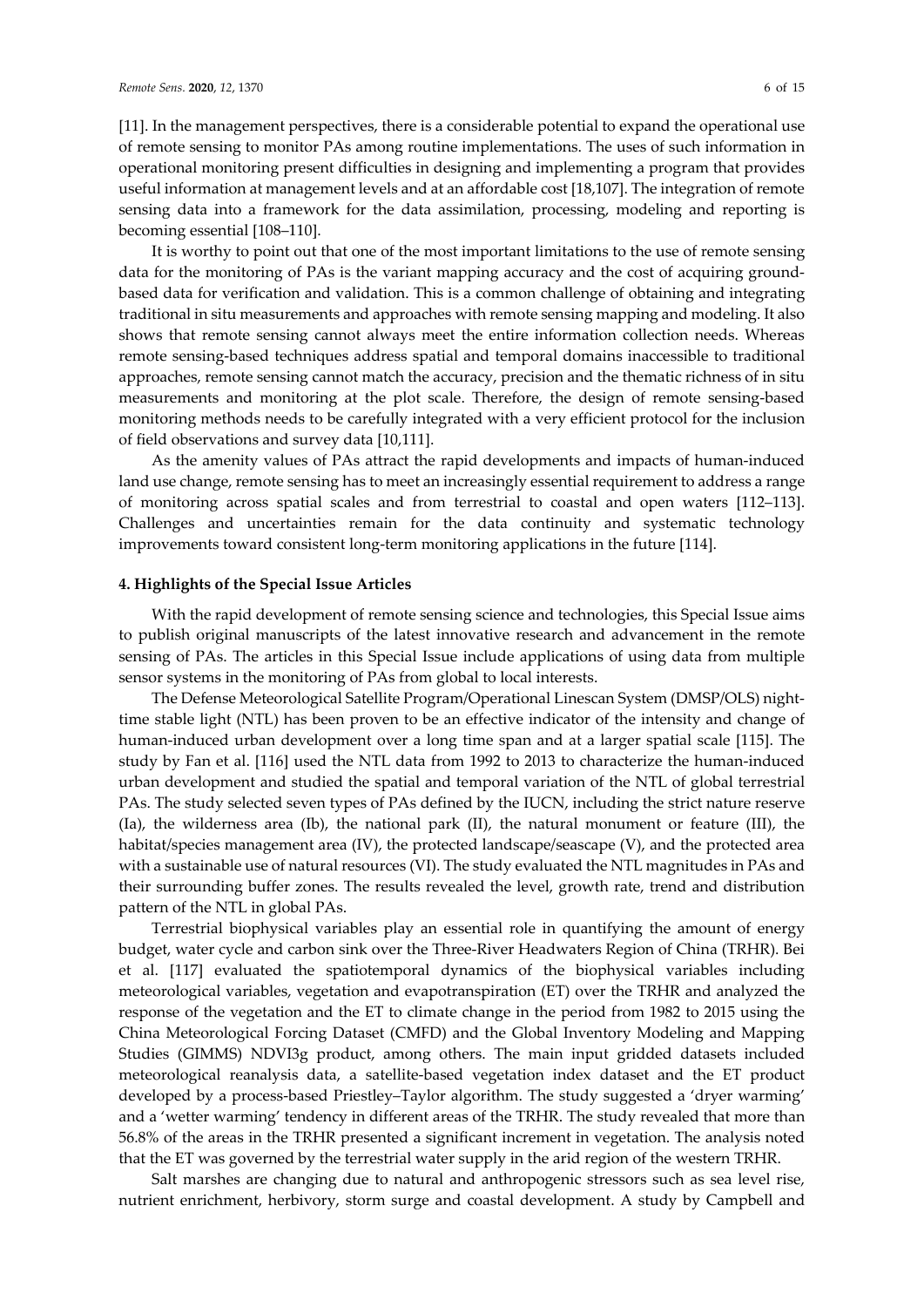Wang [105] analyzed the salt marsh change at the Fire Island National Seashore, a nationally protected area in New York, using the object-based image analysis (OBIA) to classify a combination of data from Worldview-2 and Worldview-3 satellites, Topobathymetric LiDAR, and National Agricultural Imagery Program (NAIP) aerial imageries. The salt marsh classification was trained and tested with the vegetation plot data. In October 2012, Hurricane Sandy caused extensive overwash and breached a section of the island. This study quantified the continuing effects of the breach on the surrounding salt marsh. The tidal inundation at the time of image acquisition was analyzed using the LiDAR-derived DEM to create a bathtub model at the target tidal stage. The study revealed the geospatial distribution and rates of change within the salt marsh interior and the salt marsh edge. The Worldview imagery was able to classify the salt marsh environments accurately at an overall accuracy of 92.75%. The study suggested that the NAIP data were adequate for determining the rates of salt marsh change with a high accuracy. The cost and revisit time of the NAIP imagery created an ideal open data source for high spatial resolution monitoring and the change analysis of salt marsh environments.

Anticipating how boreal forest landscapes will change in response to fire regimes requires disentangling the effects of various spatial controls on the recovery process of tree saplings. The spatially explicit monitoring of post-fire vegetation recovery through moderate resolution Landsat imagery is a popular technique but is filled with ambiguous information due to mixed pixel effects. On the other hand, very-high resolution satellite imagery accurately measures the crown size of tree saplings but has gained little attention. Its utility for estimating leaf area index (LAI) and tree sapling abundance (TSA) in post-fire landscapes remains untested. A study by Fang et al. [118] compared the explanatory power of the Landsat imagery with 0.5-m WorldView-2 VHR imagery for the LAI and TSA based on the field-sampling data and subsequently mapped the distribution of the LAI and TSA based on the most predictive relationships. The results showed that the pixel percentage of the canopy trees (PPCT) derived from VHR imagery outperformed all the Landsat-derived spectral indices for explaining the variance of the LAI and TSA. The analyses concluded that mitigating wildfire severity and size may increase forest resilience to wildfire damage. Given the easily damaged seed banks and relatively short seed dispersal distance of coniferous trees, reasonable human help for the natural recovery of coniferous forests was necessary for severe burns with a large patch size, particularly in certain areas. The research showed that WorldView-2 VHR imagery better resolved the key characteristics of forest landscapes, providing a valuable tool to land managers and researchers alike.

Climate change and human activities alter the spatial distribution and structure of vegetation, especially in drylands. In this context, the object-based image analysis (OBIA) has been used to monitor changes in vegetation, but only a few studies have related them to anthropogenic pressure. Guirado et al*.* [119] assessed changes in the cover, number and shape of *Ziziphus lotus* shrub individuals in a coastal groundwater-dependent ecosystem in Spain over a period of 60 years and related them to human activities in the area. In particular, the study evaluated how sand mining, groundwater extraction and the protection of the area affected the shrubs. To do this, the study developed an object-based methodology to create accurate maps of the vegetation patches and compared the cover changes in the individuals. The changes in shrub size and shape were related to soil loss, seawater intrusion and the legal protection of the area measured by the average minimum distance and average random distance analysis. It was found that both the sand mining and seawater intrusion had a negative effect on individuals; on the contrary, the protection of the area had a positive effect on the size of the individuals' coverage. The findings supported the use of the OBIA for monitoring scattered vegetation patches in drylands, key to any monitoring program aimed at vegetation preservation.

Forest condition is the baseline information for ecological evaluation and management. A study by Chen et al*.* [120] mapped the structure and function parameters for forest condition assessment in the Changbai Mountain National Nature Reserve (CMNNR). Various mapping algorithms, including statistical regression, random forests, and random forest kriging were employed with predictors from Advanced Land Observing Satellite (ALOS)-2, Sentinel-1, Sentinel-2 satellite sensors, digital surface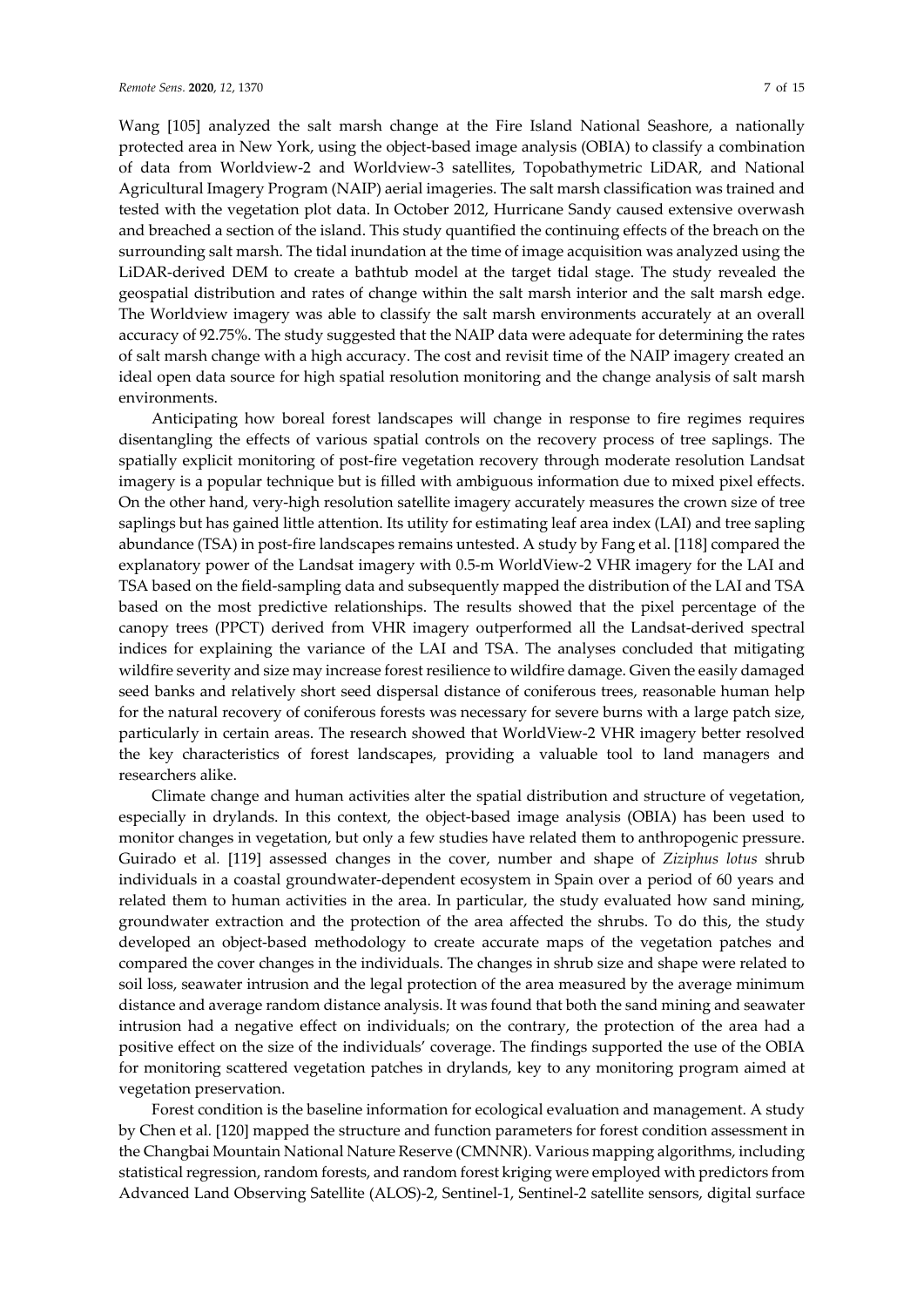model of ALOS and 1803 field-sampled forest plots. The combined predicted parameters and weights from the principal component analysis as well as the forest conditions were assessed. The models explained the spatial dynamics and characteristics of forest parameters based on the independent validation. The mean assessment score suggested that forest conditions in the CMNNR were mainly the result of spatial variations of function parameters such as stand volume and soil fertility. This study provided a methodology on forest condition assessment at regional scales, as well as the upto-date information for the forest ecosystem in the CMNNR.

Han et al. [121] reported on the monitoring of droughts in the Greater Changbai Mountains (GCM) region by six drought indices, i.e., the precipitation condition index (PCI), temperature condition index (TCI), vegetation condition index (VCI), vegetation health index (VHI), scaled drought condition index (SDCI) and the temperature–vegetation dryness index (TVDI), between 2001 and 2018. This study provided a reference for the selection of drought indices for monitoring droughts to gain a better understanding of the ecosystem conditions and the environment.

The Songnen Plain (SNP) is an important grain production base and a designated red-line protection in China. The understanding of carbon use efficiency (CUE) of natural ecosystems in protected farmland areas is vital to predicting the impacts of natural and anthropogenic disturbances on carbon budgets and evaluating ecosystem functions. An article by Li et al. [122] studied variations in the ecosystem CUE in the SNP using MODIS data products and the Carnegie–Ames–Stanford approach (CASA) model. The relationships revealed between the CUE and the phenological and climate factors helped explain the CUE of the natural ecosystems in the protected farmland areas and improved the understanding about the dynamics of ecosystem carbon allocation in temperate semihumid to semi-arid transitional regions under climate and phenological fluctuations.

The comparative evaluation of cross-boundary wetland PAs is essential to underpin knowledgebased bilateral conservation policies and funding decisions by governments and managers. The article by Lu et al. [123] reported on a study of monitoring wetland change in the Wusuli River Basin in the crossboundary zone of China and Russia from 1990 to 2015 using Landsat images. The spatialtemporal distribution of wetlands was identified using a rule-based object-oriented classification method. The wetland dynamics were determined by combining the annual land change area (ALCA), the annual land change rate (ALCR), the landscape metrics and the spatial analysis. The study revealed the changes of the natural wetlands in the Wusuli River Basin and the patterns of change. The study provided critical information for the conservation and management of ecological conditions in cross-boundary wetlands.

Despite recent progress in landslide susceptibility mapping, a holistic method is still needed to integrate and customize influential factors with a focus on forest regions. A study by Shirvani [124] tested the performance of geographic object-based random forest modeling in the susceptibility of protected and non-protected forests to landslides in northeast Iran using Landsat 8 multispectral images and DEM data. The study derived features of conditioning factors. The study confirmed that some anthropogenic activities such as forest fragmentation and logging significantly intensified the susceptibility of the non-protected forests to landslides.

As the largest freshwater lake in China, Poyang Lake provides tremendous services and functions to its surrounding ecosystem, such as water conservation and the sustaining of biodiversity, and has significant impacts on the security and sustainability of the regional ecology. The lake and associated wetlands are among the protected aquatic ecosystems with global significance. The Poyang Lake region has recently experienced increased urbanization and anthropogenic disturbances, which has greatly impacted the lake environment. The concentrations of chlorophyll-a (Chl-a) and total suspended matter (TSM) are important indicators for assessing the water quality of lakes. The study by Xu et al*.* [125] used data from the Gaofen-1 (GF-1) satellite, in situ measurements of the reflectance of the lake water and the analysis of the Chl-a and TSM concentrations of the lake water samples to investigate the spatial and temporal variation and distribution patterns. The study analyzed the measured reflectance spectra and conducted a correlation analysis to identify the spectral bands that were sensitive to the concentration of Chl-a and TSM, respectively. The modeling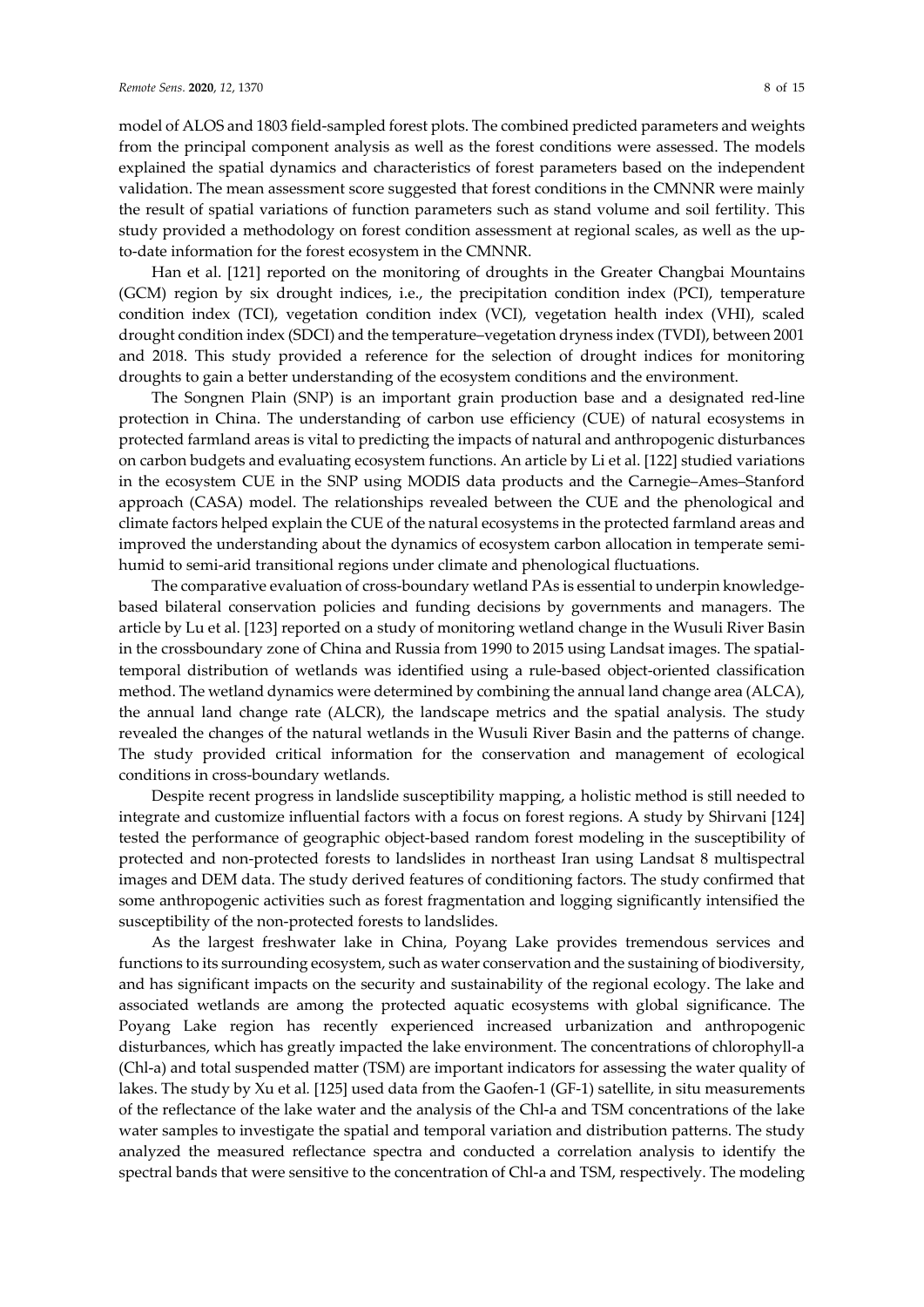results revealed the spatial and temporal variations of the water quality in Poyang Lake and demonstrated the capacities of the GF-1 satellite data in the monitoring of lake water quality.

The article by Duan et al*.* [126] presented an analysis of research publications, from a bibliometric perspective, on the remote sensing of PAs. The analysis focused on the time period from 1991 to 2018. The study extracted 4546 academic publications from the Web of Science database. Using VOSviewer software, the study evaluated the co-authorships among countries and institutions, as well as the co-occurrences of the keywords. The results indicated an increasing trend of annual publications in the remote sensing of PAs. This analysis revealed the major topical subjects, leading countries and most influential institutions around the world that have conducted relevant research in scientific publications. The study also revealed the journals that published the most articles in the subject of interests and the collaborative patterns related to the remote sensing of PAs. The analysis provided insights for understanding the intellectual structure of the field and identifying the future research directions.

#### **5. Conclusion Remarks**

Remote sensing is among the most fascinating frontiers of science and technology that are constantly improving our understanding of PAs. PAs are by no means uniform entities and have a wide range of management aims and are governed by many stakeholders. Advances in remote sensing have helped gather and share information about PAs at unprecedented rates and scales. There are many new and exciting applications for remotely sensed data that contribute to the better informing management of PAs. The achievements through the applications of science and technologies, the challenges, the lessons learned and the recommendations for the remote sensing of PAs deserve further attention [127].

The subjects and contents of the articles collected in this Special Issue reflect the state-of-the-art of remote sensing technologies for: capturing the dynamics of ecosystem variations; the evaluations of available sensors, data and the new development of integrated approaches; the methods for processing advanced remote sensing and time series data; and the integration of multisource and open source data. These studies contributed in the monitoring of PAs from the perspectives of in situ measurements, habitat assessments, socio-economic development, policy and management factors, and in inventory and practical implementations. The applications of monitoring from biospheric, atmospheric, hydrospheric and societal dimensions reflect the advantages of remote sensing in habitat mapping and biodiversity conservation, in the detection of effects from natural and anthropogenic disturbances, as well as in revealing uncertainties for the assessment of the resilience and sustainability of PAs and the mitigation approaches under the changing environments.

**Acknowledgments:** As the Guest Editors, we appreciate the professionalism and support from all contributors, editors, and reviewers for their efforts and dedication toward the advancement of remote sensing in monitoring of protected areas with the publication of this Special Issue.

**Conflicts of Interest:** The authors declare no conflict of interest.

#### **References**

- 1. Dudley, N. *Guidelines for Applying Protected Area Management Categories;* IUCN: Gland, Switzerland, 2008.
- 2. Wang, Y. *Remote Sensing of Protected Lands*; CRC Press: Boca Raton, FL, USA, 2011; ISBN 978-1-4398-4187-7.
- 3. Kelleher, G. *Guidelines for Marine Protected Areas*; IUCN: Gland, Switzerland, 1999.
- 4. UNEP-WCMC and IUCN. *Protected Planet Report 2016*; UNEP-WCMC: Cambridge, UK; IUCN: Gland, Switzerland, 2016.
- 5. Crabtree, R.; Sheldon, J. Monitoring and modeling environmental change in protected areas: Integration of focal species populations and remote sensing. In *Remote Sensing of Protected Lands*; CRC Press: Boca Raton, FL, USA, 2011; pp. 495–524.
- 6. IUCN. Shaping a sustainable future. In *The IUCN Programme 2009–2012*; IUCN: Gland, Switzerland, 2008.
- 7. Heinen, J.; Hite, K. Protected natural areas. In *Encyclopedia of Earth*; Cutler, J., Cleveland. C.J., Ed.; Environmental Information Coalition, National Council for Science and the Environment: Washington, DC, USA, 2007.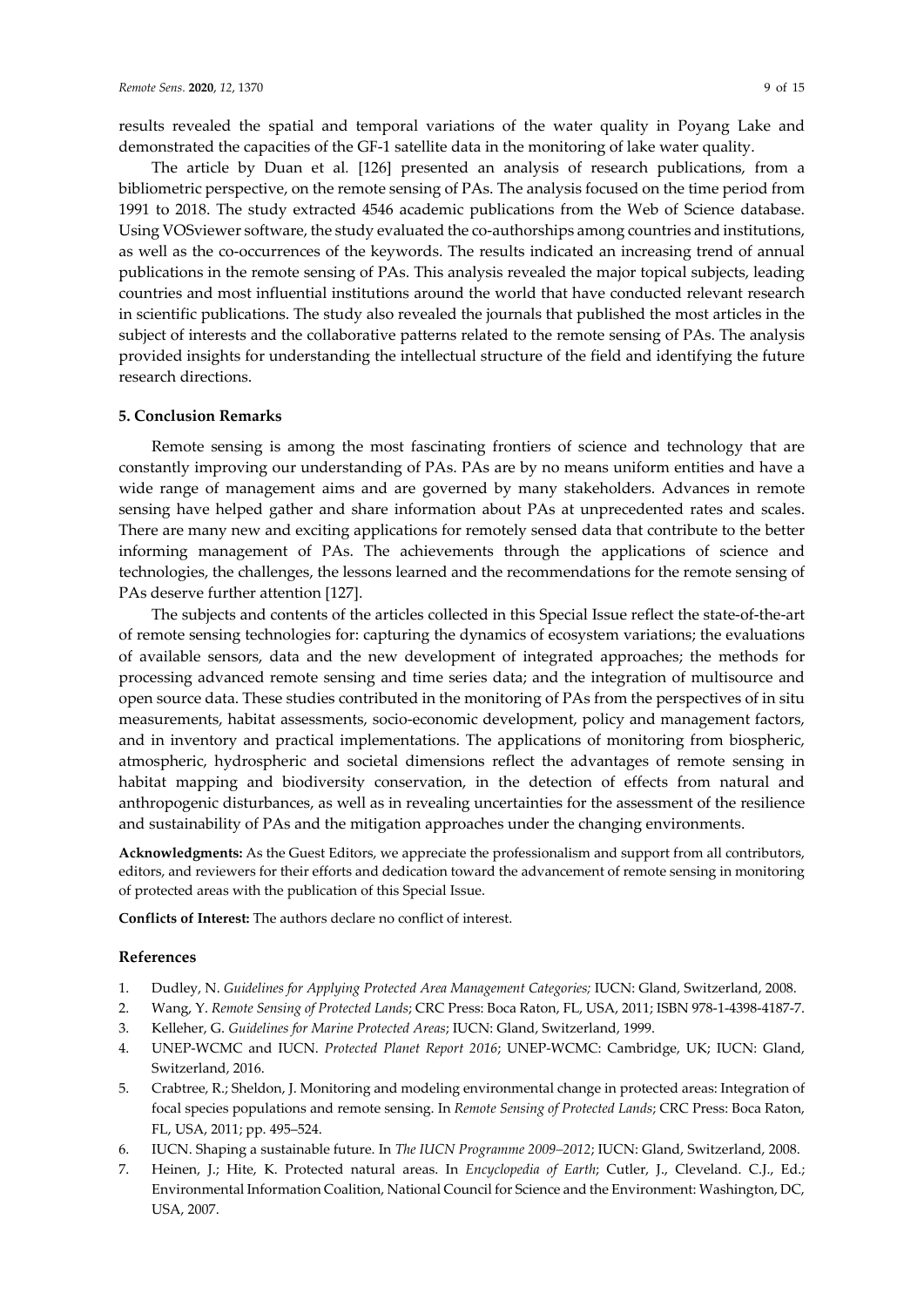- 8. National Park Service. Organic Act of 1916. Available online: https://www.nps.gov/grba/learn/management/organic-act-of-1916.htm (accessed on 20 April 2020).
- 9. National Park Service. National Parks Omnibus Management Act of 1998. Available online: https://www.nps.gov/gis/data\_standards/omnibus\_management\_act.html (accessed 20 April 2020).
- 10. Gross, J.E.; Goetz, S.J.; Cihlar, J. Application of remote sensing to parks and protected area monitoring: Introduction to the special issue. *Remote Sens. Environ.* **2009**, *113*, 1343–1345.
- 11. Kennedy, R.E.; Townsend, P.A.; Gross, J.E.; Cohen, W.B.; Bolstad, P.; Wang, Y.Q.; Adams, P. Remote sensing change detection and natural resource monitoring for managing natural landscapes. *Remote Sens. Environ.* **2009**, *113*, 1382–1396.
- 12. Wang, Y.; Mitchell, B.R.; Nugranad-Marzilli, J.; Bonynge, G.; Zhou, Y.; Shriver, G.W. Remote sensing of land-cover change and landscape context of the national parks: A case study of the Northeast Temperate Network. *Remote Sens. Environ.* **2009**, *113*, 1453–1461.
- 13. Hoffmann, M.; Hilton-Taylor, C.; Angulo, A.; Böhm, M.; Brooks, T.M.; Butchart, S.H.; Carpenter, K.E.; Chanson, J.; Collen, B.; Cox, N.A.; et al. The impact of conservation on the status of the World's vertebrates. *Science* **2010**, *330*, 1503–1509.
- 14. Pereira, H.M.; Leadley, P.W.; Proença, V.; Alkemade, R.; Scharlemann, J.P.; Fernandez-Manjarrés, J.F.; Araújo, M.B.; Balvanera, P.; Biggs, R.; Cheung, W.W.; et al. Scenarios for global biodiversity in the 21st century. *Science* **2010**, *330*, 1496–1501.
- 15. Watson, J.E.M.; Allan, J.R. Protected the Last of the Wild. *Nature* **2018**, *563*, 27.
- 16. IPBES. *Intergovernmental Science-Policy Platform on Biodiversity and Ecosystem Services (IPBES) Media Release, Nature's Dangerous Decline 'Unprecedented' Species Extinction Rates 'Accelerating'*; IPBES: Bonn, Germany, 2019.
- 17. Sala, O.E.F.S.; Chapin, J.J., III; Armesto, E.; Berlow, J.; Bloomfield, R.; Dirzo, E. Huber-Sanwald, L.F.; Huenneke, R.B.; Jackson, A.; Kinzig, R.; et al. Global Biodiversity Scenarios for the Year 2100. *Science* 2010, 287, 1770–1774.
- 18. Kennedy, R.E.; Yang, Z.; Cohen, W.B. Detecting trends in forest disturbance and recovery using yearly Landsat time series: 1. LandTrendr—Temporal segmentation algorithms. *Remote Sens. Environ.* **2010**, *114*, 2897–2910.
- 19. Buckley, R.; Zhou, R.; Zhong, L. How Pristine Are China 's Parks? *Front. Ecol. Evol.* **2016**, *4*, 136.
- 20. Xu, W.; Xiao, Y.; Zhang, J.; Yang, W.; Zhang, L.; Hull, W.; Wang, Z.; Zheng, H.; Liu, J.; Polasky, S.; et al. Strengthening protected areas for biodiversity and ecosystem services in China. *PNAS* **2017**, *114*, 1601– 1606.
- 21. Fancy, S.G.; Gross, J.E.; Carter, S.L. Monitoring the condition of natural resources in U.S. National Parks. *Environ. Monit. Assess.* **2009**, *151*, 161–174.
- 22. Gross, J.E.; Nemani, R.R.; Turner, W.; Melton, F. Remote sensing for the national parks. *Park Sci.* **2006**, *24*, 30–36.
- 23. Nagler, P.L.; Glenn, E.P.; Hinojosa-Huerta, O. Synthesis of ground and remote sensing data for monitoring ecosystem functions in the Colorado River Delta, Mexico. *Remote Sens. Environ.* **2009**, *113*, 1473–1485.
- 24. Clark, J.; Wang, Y.; August, P. Assessing current and projected suitable habitats for tree-of-heaven along the Appalachian Trail, *Philos. Trans. R. Soc. B* **2012**, *369*, 20130192.
- 25. Fu, B.; Li, Y.; Wang, Y.; Campbell, A.; Zhang, B.; Yin, S.; Zhu, H.; Xing, Z.; Jin, X. Evaluation of riparian condition of Songhua River by integration of remote sensing and field measurements, *Sci. Rep.* **2017**, *7*, 2565.
- 26. Dennison, P.E.; Nagler, P.L.; Hultine, K.R.; Glenn, E.P.; Ehleringer, J.R. Remote monitoring of tamarisk defoliation and evapotranspiration following saltcedar leaf beetle attack. *Remote Sens. Environ.* **2009**, *113*, 1462–1472.
- 27. Wang, Y.; Moskovits, D.K. Tracking Fragmentation of Natural Communities and Changes in Land Cover: Applications of Landsat Data for Conservation in an Urban Landscape (Chicago Wilderness). *Conserv. Biol.* **2001**, *15*, 835–843.
- 28. Sippel, S.; Hamilton, S.; Melack, J. Inundation area and morphometry of lakes on the Amazon river floodplain, Brazil. *Arch*. *Fur Hydrobiol*. *Stuttg.* **1992**, *123*, 385–400.
- 29. Birkett, C. Synergistic remote sensing of Lake Chad: Variability of basin inundation. *Remote Sens. Environ.*  **2000**, *72*, 218–236.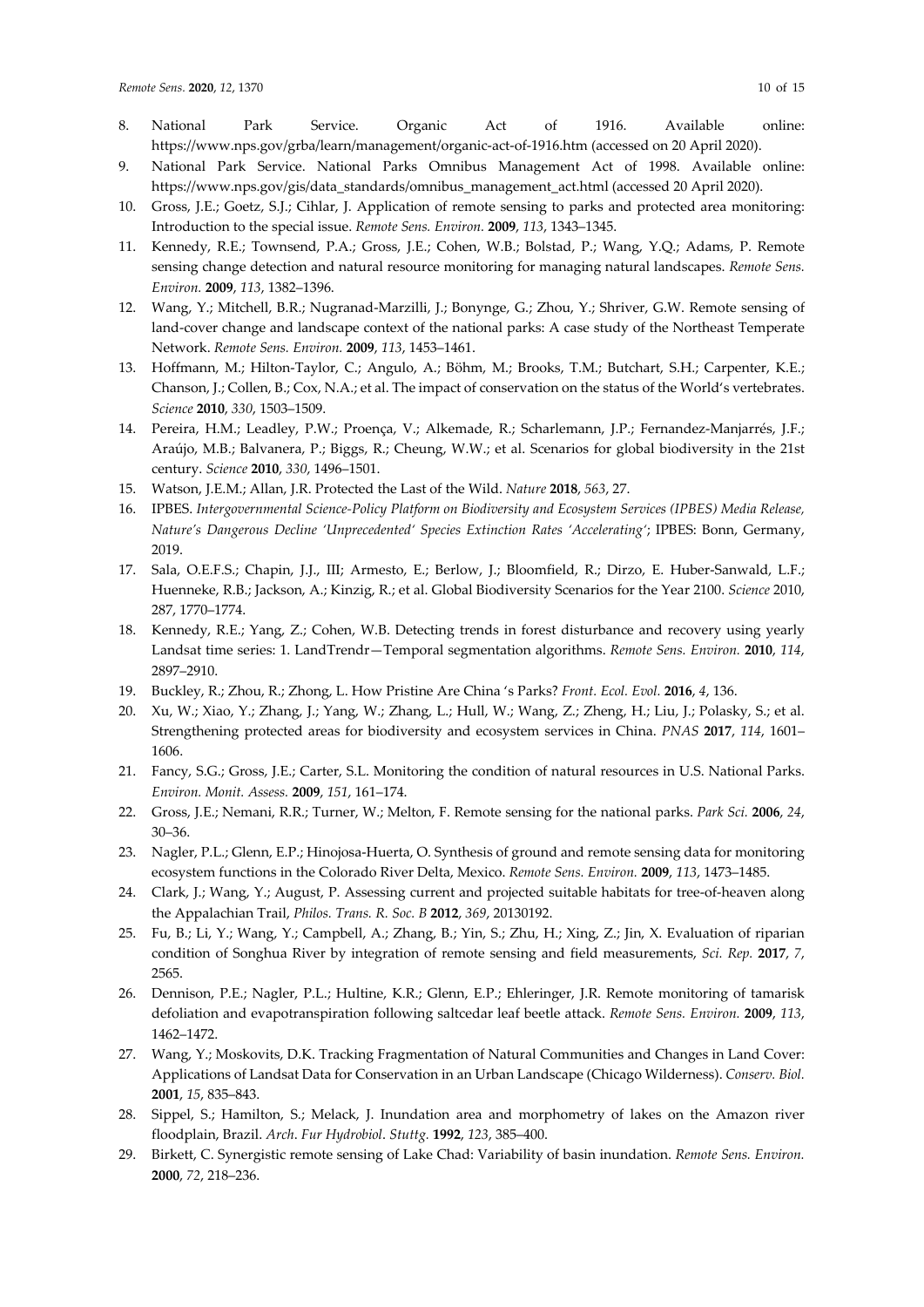- 30. Zhang, J.; Xu, K.; Yang, Y.; Qi, L.; Hayashi, S.; Watanabe, M. Measuring water storage fluctuations in lake Dongting, China, by topex/poseidon satellite altimetry. *Environ*. *Monit*. *Assess.* **2006**, *115*, 23–37.
- 31. Schlaffer, S.; Matgen, P.; Hollaus, M.; Wagner, W. Flood detection from multi-temporal SAR data using harmonic analysis and change detection. *Int*. *J*. *Appl*. *Earth Obs. Geoinf.* **2015**, *38*, 15–24.
- 32. Smith, L.C.; Sheng, Y.; MacDonald, G.M. A first pan-arctic assessment of the influence of glaciation, permafrost, topography and peatlands on northern hemisphere lake distribution. *Permafr. Periglac. Process.* **2007**, *18*, 201–208.
- 33. Matta, E.; Giardino, C.; Boggero, A.; Bresciani, M. Use of satellite and in situ reflectance data for lake water color characterization in the Everest Himalayan region. *Mt*. *Res*. *Dev.* **2017**, *37*, 16–23.
- 34. Lu, Z.; Zhang, L. Frontiers of Radar Remote Sensing**:** *Photogram. Eng. Remote Sens.* **2014**, *80*, 5–13.
- 35. Goetz, S.J.; Jantz, P.; Jantz, C.A. Connectivity of core habitat in the northeastern United States: Parks and protected areas in a landscape context. *Remote Sens. Environ.* **2009**, *113*, 1421–1429.
- 36. Crabtree, R.L.; Potter, C.S.; Mullen, R.S.; Sheldon, J.W.; Huang, S.; Harmsen, J.A. A modeling and spatiotemporal analysis framework for monitoring environmentalchange using NPP as an ecosystem indicator. *Remote Sens. Environ.* **2009**, *113*, 1486−1496.
- 37. Huang, C.; Schleerweis, K.; Thomas, N.; Goward, S.N. Forest Dynamics within and around Olympic National Park Assessed Using Time Series Landsat Observations. In *Remote Sensing of Protected Lands*; CRC Press: Boca Raton, FL, USA, 2011; pp. 75–94.
- 38. Reed, B.; Budde, M.; Spencer, P.; Miller, A.E. Integration of MODIS-derived metrics to assess interannual variability in snowpack, lake ice, and NDVI in southwest Alaska. *Remote Sens. Environ.* **2009**, *113*, 1443– 1452.
- 39. Huang, C.; Goward, S.N.; Schleeweis, K.; Thomas, N.; Masek, J.G.; Zhu, Z. Dynamics of national forests assessed using the Landsat record: Case studies in eastern United States. *Remote Sens. Environ.* **2009**, *113*, 1430–1442.
- 40. Fraser, R.; Olthof, I.; Pouliot, D. Monitoring land cover change and ecological integrity in Canada's national parks. *Remote Sens. Environ.* **2009**, *113*, 1397–1409.
- 41. Zorn, P.; Ure, D.; Sharma, R.; O' Grady, S. Using earth observation to monitor species-specific habitat change in the Greater Kejimkujik National Park Region of Canada. In *Remote Sensing of Protected Lands*; CRC Press: Boca Raton, FL, USA, 2011; pp. 95–110.
- 42. Ressl, R.; Lopez, G.; Cruz, I.; Ressl, S.; Schmidt, M.I.; Jiménez, R. Operational active fire mapping and burnt area identification applicable to Mexican nature protection areas using MODIS-DB data. *Remote Sens. Environ.* **2009**, *113*, 1113–1126.
- 43. Gillespie, T.W.; Madson, A.; Cusack, C.F.; Xue, Y. Changes in NDVI and human population in protected areas on the Tibetan Plateau, *Arct. Antarct. Alp. Res.* **2019**, *51*, 428–439.
- 44. Guo, X.; Zhang, H.; Wang, Y.; Clark, J. Mapping and assessing typhoon-induced forest disturbance in Changbai Mountain National Nature Reserve using time series Landsat imagery. *J. Mt. Sci.* **2015**, *12*, 404– 416.
- 45. Chi, H.; Sun, G.; Huang, J.; Li, R.; Ren, X.; Ni, W.; Fu, A. Estimation of Forest Aboveground Biomass in Changbai Mountain Region Using ICESat/GLAS and Landsat/TM Data. *Remote Sens.* **2017**, *9*, 707.
- 46. Sheng, Y.; Alsdorf, D. Automated ortho-rectification of Amazon basin-wide SAR mosaics using SRTM DEM data. *IEEE Trans. Geosci. Remote Sens.* **2005**, *43*, 1929–1940.
- 47. Arima, E.Y.; Walker, R.T.; Sales, M.; Souza, C., Jr.; Perz, S.G. The fragmentation of space in the Amazon basin: Emergent road networks. *Photogram. Eng. Remote Sens.* **2008**, *74*, 699–709.
- 48. Walsh, S.J.; Messina, J.P.; Brown, D.G. Mapping & modeling land use/land cover dynamics in frontier settings. *Photogram. Eng. Remote Sens.* **2008**, *74*, 677–679.
- 49. Mena, C.F. Trajectories of land-use and land-cover in the northern Ecuadorian Amazon: Temporal composition, spatial configuration, and probability of change. *Photogram. Eng. Remote Sens.* **2008**, *74*, 737– 751.
- 50. Wang, C.; Qi, J.; Cochrane, M. Assessment of tropical forest degradation with canopy fractional cover from Landsat ETM+ and IKONOS imagery. *Earth Interact.* **2005**, *9*, 1–18.
- 51. Wang, C.; Qi, J. Biophysical estimation in tropical forests using JERS-1 SAR and VNIR Imagery: IIaboveground woody biomass. *Int. J. Remote Sens.* **2008**, *29*, 6827–6849.
- 52. Sun, G.; Ranson, K.J.; Kharuk, V.I. Radiometric slope correction for forest biomass estimation from SAR data in Western Sayani mountains, Siberia. *Remote Sens. Environ.* **2002**, *79*, 279–287.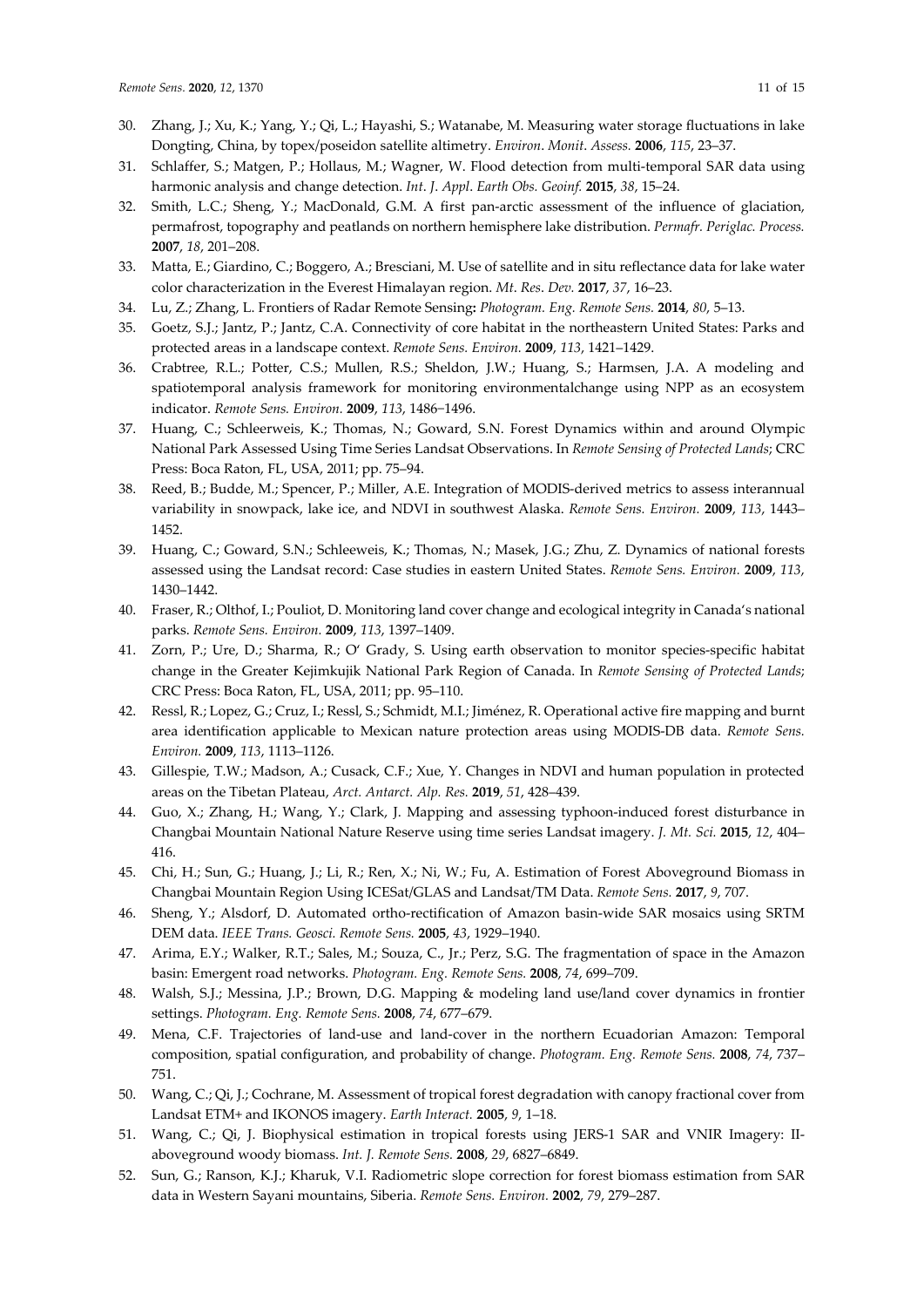- 53. Bergen, K.M.; Zhao, T.; Kharuk, V.; Blam, Y.; Brown, D.G.; Peterson, L.K.; Miller, N. Changing regimes: Forested land cover dynamics in central Siberia 1974–2001. *Photogram. Eng. Remote Sens.* **2008**, *74*, 787–798.
- 54. Kharuk, V.I.; Ranson, K.J.; Im, S.T. Siberian silkmoth outbreak pattern analysis based on SPOT VEGETATION data. *Int. J. Remote Sens.* **2009**, *30*, 2377–2388.
- 55. Stow, D.A.; Hope, A.; McGuire, D.; Verbyla, D.; Gamon, J.; Huemmrich, F.; Houston, S.; Racine, C.; Sturm, M.; Tape, K.; et al. Remote sensing of vegetation and land-cover change in Arctic tundra ecosystems. *Remote Sens. Environ.* **2004**, *89*, 281–308.
- 56. Sheng, Y.; Shah, C.A.; Smith, L.C. Automated image registration for hydrologic change detection in the lake-rich arctic. *IEEE Geosci. Remote Sens. Lett.* **2008**, *5*, 414–418.
- 57. Sheng, Y.; Li, J. Satellite-observed endorheic lake dynamics across the Tibetan plateau between circa 1976 and 2000. In *Remote Sensing of Protected Lands*; CRC Press: Boca Raton, FL, USA, 2011; pp. 305–319.
- 58. Ranson, K.J.; Sun, G.; Kharuk, V.I.; Howl, J. Multisensor Remote Sensing of Forest Dynamics in Central Siberia. In *Remote Sensing of Protected Lands*; CRC Press: Boca Raton, FL, USA, 2011; pp. 321–377.
- 59. Sherman, N.J.; Loboda, T.V.; Sun, G.; Shugart, H.H. Remote sensing and modeling for assessment of complex Amur (Siberian) Tiger and Amur (Far Eastern) Leopard Habitats in the Russian Far East. In *Remote Sensing of Protected Lands*; CRC Press: Boca Raton, FL, USA, 2011, pp. 379–407.
- 60. Chen, L.; Ren, C.; Li, L.; Wang, Y.; Zhang, B.; Wang, Z.; Li, L. A Comparative Assessment of Geostatistical, Machine Learning, and Hybrid Approaches for Mapping Topsoil Organic Carbon Content*. ISPRS Int. J. Geo-Inf.* **2019**, *8*, 174.
- 61. Stabach, J.A.; Dabek, L.; Jensen, R.; Wang, Y.Q. Discrimination of dominant forest types for Matschie's tree kangaroo conservation in Papua New Guinea using high-resolution remote sensing data. *Int. J. Remote Sens.* **2009**, *30*, 405–422.
- 62. Ayebare, S.; Moyer, D.; Plumptre, A.J.; Wang, Y. Remote sensing for biodiversity conservation of the Albertine Rift in Eastern Africa. In *Remote Sensing of Protected Lands*; CRC Press: Boca Raton, FL, USA, 2011; pp. 183–201.
- 63. GAO (U.S. General Accounting Office). *Activities Outside Park Borders Have Caused Damage to Resources and Will Likely Cause More*; U.S. Government Printing Office GAO/RCED-94-59; GAO: Washington, DC, USA, 1994.
- 64. Hansen, A.J.; DeFries, R. Ecological mechanisms linking protected areas to surrounding lands. *Ecol. Appl.* **2007**, *17*, 974–988.
- 65. Svancara, L.; Scott, J.M.; Loveland, T.R.; Pidgorma, A.B. Assessing the landscape context and conversion risk of protected areas using remote-sensing derived data. *Remote Sens. Environ.* **2009**, *113*, 1357–1369.
- 66. Wittemyer, G.; Elsen, P.; Bean,W.T.; Burton, A.C.O.; Brashares, J.S. Accelerated human population growth at protected area edges. *Science* **2008**, *321*, 123–126.
- 67. Townsend, P.A.; Lookingbill, T.R.; Kingdon, C.C. Spatial pattern analysis for monitoring protected areas. *Remote Sens. Environ.* **2009**, *113*, 1410–1420.
- 68. Wiens, J.A.; Sutter, R.D.; Anderson, M.; Blanchard, J.; Barnett, A.; Aguilar-Amuchastegui, N. Selecting and conserving lands for biodiversity: The role of remote sensing. *Remote Sens. Environ.* **2009**, *113*, 1370–1381.
- 69. Jones, D.A.; Hansen, A.J.; Bly, K.; Doherty, K.; Verschuyl, J.P.; Paugh, J.I.; Carle, R.; Story, S.J. Monitoring land use and cover around parks: A conceptual approach. *Remote Sens. Environ.* **2009**, *113*, 1346–1356.
- 70. Lu, X.; Zhou, Y.; Liu, Y.; Yannick, L.P. The role of protected areas in land use/land cover change and the carbon cycle in the conterminous United States. *Glob. Chang. Biol.* **2017**, doi:10.1111/gcb.13816.
- 71. Edgar, G.J.; Russ, G.R.; Babcock, R.C. Marine protected areas. In *Marine Ecology*; Oxford University Press: Oxford, UK**,** 2007; pp. 533–555.
- 72. Wedding, L.; Friedlander, A.M. Determining the influence of seascape structure on coral reef fishes in Hawaii using a geospatial approach. *Mar. Geod.* **2008**, *31*, 246–266.
- 73. Wedding, L.; Friedlander, A.; McGranaghan, M.; Yost, R.; Monaco, M.E. Using bathymetric Lidar to define nearshore benthic habitat complexity: Implications for management of reef fish assemblages in Hawaii. *Remote Sens. Environ.* **2008**, *112*, 4159–4165.
- 74. Friedlander, A.M.; Brown, E.K.; Monaco, M.E. Coupling ecology and GIS to evaluate efficacy of màine protected areas in Hawaii. *Ecol. Appl.* **2007**, *17*, 715–730.
- 75. Friedlander, A.M.; Wedding, L.M.; Caselle, J.E.; Costa, B.M. Integration of remote sensing and in situ ecology for the design and evaluation of marine protected areas: Examples from tropical and temperate ecosystems. In *Remote Sensing of Protected Lands*; CRC Press: Boca Raton, FL, USA, 2011; pp. 245–280.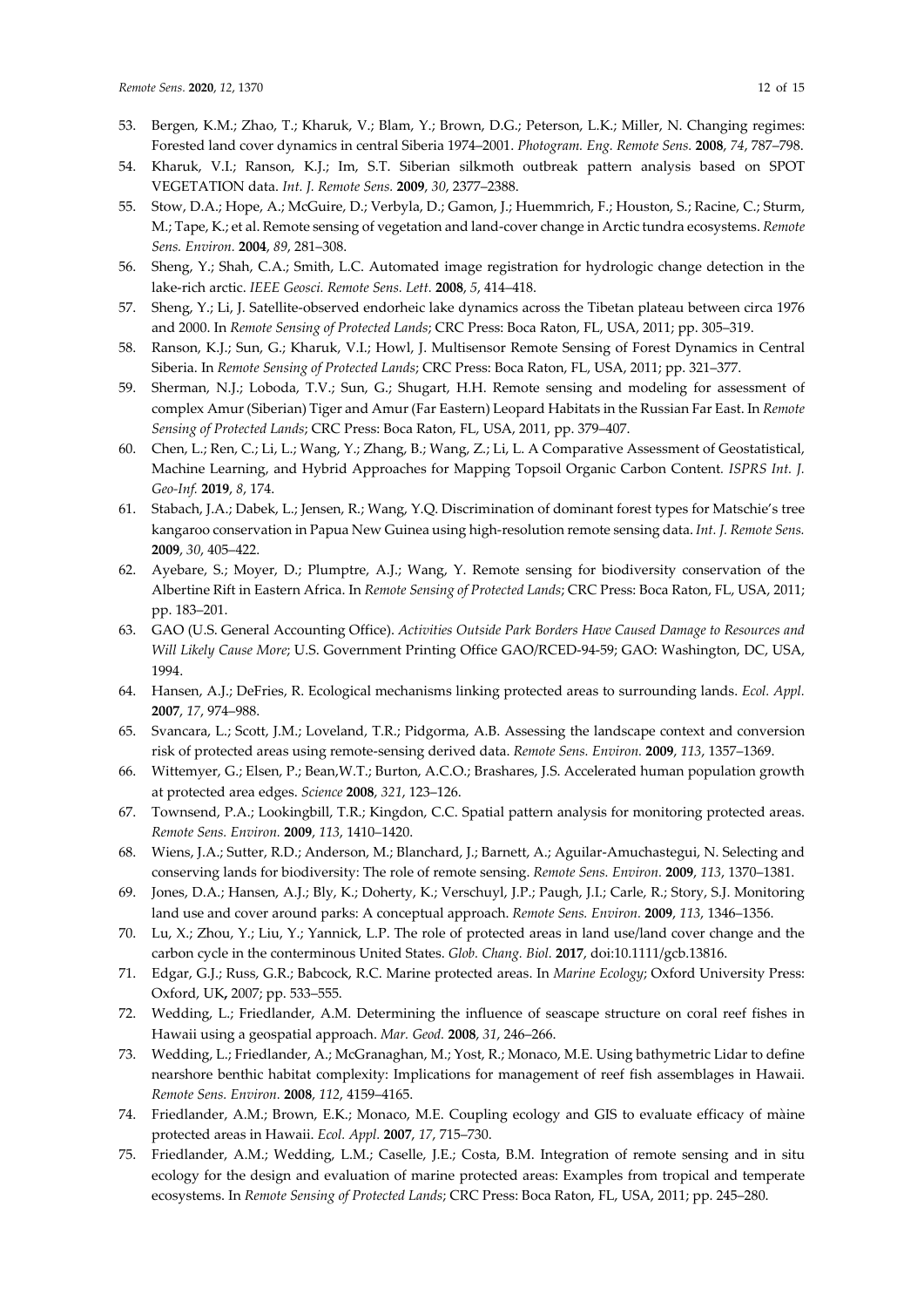- 76. Wang, Y.; Tobey, J.; Bonynge, G.; Nugranad, J.; Makota, V.; Ngusaru, N.; Traber, M. Involving Geospatial Information in the Analysis of Land Cover Change along Tanzania Coast. *Coast. Manag.* **2005**, *33*, 89–101.
- 77. Wang, Y.; Traber, M.; Milestead, B.; Stevens, S. Terrestrial and submerged aquatic vegetation mapping in Fire Island National Seashore using high spatial resolution remote sensing data. *Mar. Geod.* **2007**, *30*, 77–95.
- 78. Li, X.; Cheng, X.; Gong, P.; Yan, K. Design and Implementation of a Wireless Sensor Network-Based Remote Water-Level Monitoring System. *Sensors* **2011**, *11*, 1706–1720.
- 79. Laliberte, A.S.; Goforth, M.A.; Steele, C.M.; Rango, A. Multispectral Remote Sensing from Unmanned Aircraft: Image Processing Workflows and Applications for Rangeland Environments. *Remote Sens.* **2011**, *3*, 2529–2551.
- 80. D' Oleire-Oltmanns, S.; Marzolff, I.; Peter, K.D.; Ries, J.B. Unmanned Aerial Vehicle (UAV) for Monitoring Soil Erosion in Morocco. *Remote Sens.* **2012**, *4*, 3390–3416.
- 81. Hruska, R.; Mitchell, J.; Anderson, M.; Glenn, N.F. Radiometric and Geometric Analysis of Hyperspectral Imagery Acquired from an Unmanned Aerial Vehicle. *Remote Sens.* **2012**, *4*, 2736–2752.
- 82. Harwin, S.; Lucieer, A. Assessing the Accuracy of Georeferenced Point Clouds Produced via Multi-View Stereopsis from Unmanned Aerial Vehicle (UAV) Imagery. *Remote Sens.* **2012**, *4*, 1573–1599.
- 83. Wallace, L.; Lucieer, A.; Watson, C.; Turner, D. Development of a UAV-LiDAR System with Application to Forest Inventory. *Remote Sens.* **2012**, *4*, 1519–1543.
- 84. Campbell, A.; Wang, Y. Examining the Influence of Tidal Stage on Salt Marsh Mapping using High Spatial Resolution Satellite Remote Sensing and Topobathymetric LiDAR, *IEEE Trans. Geosci. Remote Sens.* **2018**, *56*, 5169–5176.
- 85. Campbell, A.; Wang, Y. Assessment of salt marsh change on Assateague Island National Seashore between 1962 and 2016. *Photogram. Eng. Remote Sens.* **2020**, *86*, 187–194.
- 86. Campbell, A.; Wang, Y.; Christiano, M.; Stevens, S. Salt Marsh Monitoring in Jamaica Bay, New York from 2003 to 2013: A Decade of Change from Restoration to Hurricane Sandy. *Remote Sens*. **2017**, *9*, 131.
- 87. Hansen, M.C.; Potapov, P.V.; Moore, R.; Hancher, M.; Turubanova, S.A.; Tyukavina, A.; Thau, D.; Stehman, S.V.; Goetz, S.J.; Loveland, T.R.; et al. High-Resolution Global Maps of 21st-Century Forest Cover Change. *Science* **2013**, *342*, 850–853.
- 88. Gorelick, N.; Hancher, M.; Dixon, M.; Ilyushchenko, S.; Thau, D.; Moore, R. Google Earth Engine: Planetaryscale geospatial analysis for everyone, *Remote Sens. Environ.* **2016**, *202*, 18–27.
- 89. Pekel, J.-F.; Cottam, A.; Gorelick, N.; Belward, A.S. High-resolution mapping of global surface water and its long-term changes, *Nature* **2016**, *540*, 418–422.
- 90. Sengupta, D.; Chen, R.; Meadows, M.E.; Choi, Y.R.; Banerjee, A.; Zilong, X. Mapping Trajectories of Coastal Land Reclamation in Nine Deltaic Megacities using Google Earth Engine. *Remote Sens.* **2019**, *11*, 2621.
- 91. Li, Q.; Qiu, C.; Ma, L.; Schmitt, M.; Zhu, X.X. Mapping the Land Cover of Africa at 10 m Resolution from Multi-Source Remote Sensing Data with Google Earth Engine. *Remote Sens.* **2020**, *12*, 602.
- 92. Banerjee, A.; Chen, R.E.; Meadows, M.; Singh, R.; Mal, S.; Sengupta, D. An Analysis of Long-Term Rainfall Trends and Variability in the Uttarakhand Himalaya Using Google Earth Engine. *Remote Sens.* **2020**, *12*, 709.
- 93. Campbell, A.; Wang, Y. Salt marsh monitoring along the Mid-Atlantic coast by Google Earth Engine enabled time series. *PLoS ONE* **2020**, *15*, e0229605.
- 94. Richards, D.R.; Belcher, R.N. Global Changes in Urban Vegetation Cover. *Remote Sens.* **2020**, *12*, 23.
- 95. Stromann, O.; Nascetti, A.; Yousif, O.; Ban, Y. Dimensionality Reduction and Feature Selection for Object-Based Land Cover Classification based on Sentinel-1 and Sentinel-2 Time Series Using Google Earth Engine. *Remote Sens.* **2020**, *12*, 76.
- 96. Zhang, K.; Dong, X.; Liu, Z.; Gao, W.; Hu, Z.; Wu, G. Mapping Tidal Flats with Landsat 8 Images and Google Earth Engine: A Case Study of the China 's Eastern Coastal Zone circa 2015. *Remote Sens.* **2019**, *11*, 924.
- 97. Barnosky, A.D.; Hadly, E.A.; Bascompte, J.; Berlow, E.L.; Brown, J.H.; Fortelius, M.; Getz, W.M.; Harte, J.; Hastings, A.; Marquet, P.A.; et al. Approaching a state shift in Earth's biosphere. *Nature* **2012**, *486*, 52–58.
- 98. Urban, M.C. Accelerating extinction risk from climate change. *Science* **2015**, *348*, 571–573.
- 99. Wernberg, T.; Bennett, S.; Babcock, R.C.; de Bettignies, T.; Cure, K.; Depczynski, M.; Dufois, F.; Fromont, J.; Fulton, C.J.; Hovey, R.K.; et al. Climate-driven regime shift of a temperate marine ecosystem. *Science* **2016**, *353*, 169–172.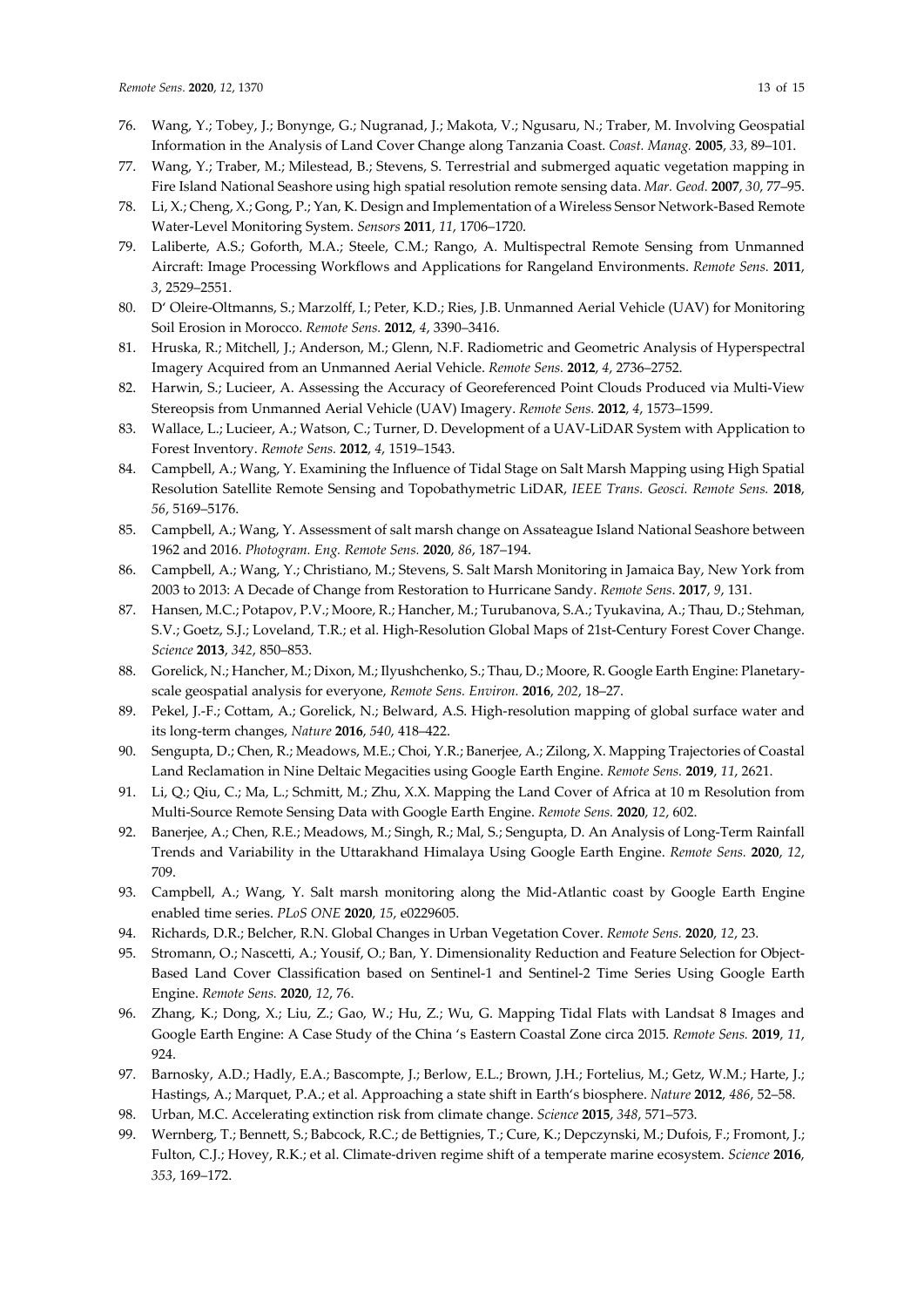- 101. Warren, R.; Price, J.; Graham, E.; Forstenhaeusler, N.; VanDerWal, J. The projected effect on insects, vertebrates, and plants of limiting global warming to 1.5 °C rather than 2 °C. *Science* **2018**, *360*, 791–795.
- 102. Trisos, C.H.; Merow, C.; Pigot, A.L. The projected timing of abrupt ecological disruption from climate change. *Nature* **2020**, doi:10.1038/s41586-020-2189-9.
- 103. Thomas, C.; Gillingham, P.K. The performance of protected areas for biodiversity under climate change. *Biol. J. Linn. Soc.* **2015**, *115*, 718–730.
- 104. Hockings, M.; Stolton, S.; Leverington, F.; Dudley, N.; Courrau, J. *Evaluating Effectiveness: A framework for Assessing Management Effectiveness of Protected Areas*, 2nd ed.; IUCN: Gland, Switzerland; Cambridge, UK, 2006; p. 105.
- 105. Campbell, A.; Wang, Y. High Spatial Resolution Remote Sensing for Salt Marsh Mapping and Change Analysis at Fire Island National Seashore. *Remote Sens.* **2019**, *11*, 1107.
- 106. Wang, Y.; Ngusaru, A.; Tobey, J.; Makota, V.; Bonynge, G.; Nugranad, J.; Traber, M.; Hale, L.; Bowen, R. Remote Sensing of Mangrove Change Along the Tanzania Coast. *Marine Geodesy* 2003, 26(1-2): 35-48.
- 107. Gross, J.E.; Hansen, A.J.; Goetz, S.J.; Theobald, D.M.; Melton, F.M.; Piekielek, N.B.; Nemani, R.R. Remote Sensing for Inventory and Monitoring of U.S. National Parks. In *Remote Sensing of Protected Lands*; CRC Press: Boca Raton, FL, USA, 2011; pp. 29–56.
- 108. Nemani, R.R.; Hashimoto, H.; Votava, P.; Melton, F.; White, M.; Wang, W.; Michaelis, A.; Mutch, L.; Milesi, C.; Hiatt, S.; et al. Monitoring and forecasting ecosystem dynamics using the using the Terrestrial Observation and Prediction System (TOPS). *Remote Sens. Environ.* **2009**, *113*, 1497–1509.
- 109. Zhao, J.; Wang, Y.; Hashimoto, H.; Melton, F.S.; Hiatt, S.H.; Zhang, H.; Nemani, R.R. The variation of land surface phenology from 1982 to 2006 along the Appalachian Trail. *IEEE Trans. Geosci. Remote Sens.* **2012**, *51*, 2087–2095.
- 110. Meng, L.; Zhou, Y.; Lia, X.; Asrar, G.R.; Mao, J.; Alan, D. Wanamaker, A.D., Jr.; Wang, Y. Divergent responses of spring phenology to daytime and nighttime warming. *Agric. For. Meteorol.* **2020**, *281*, 107832.
- 111. Mao, D.; Wang, Z.; Dua, B.; Li, L.; Tian, Y.; Jia, M.; Zeng, Y.; Song, K.; Jiang, M.; Wang, Y. National wetland mapping in China: A new product resulting from object based and hierarchical classification of Landsat 8 OLI images. *Isprs J. Photogramm. Remote Sens.* **2020**, *164*, 11–25.
- 112. Wang, Y. Coastal Environments: Remote Sensing. In *Coastal and Marine Environments*, *the Handbook of Natural Resources,* 2nd ed.; CRC Press: Boca Raton, FL, USA, 2020; pp. 267–276.
- 113. Wang, Y.; Yésou, H. Remote Sensing of Floodpath Lakes and Wetlands: A Challenging Frontier in the Monitoring of Changing Environments. *Remote Sens.* **2018**, *10*, 1955.
- 114. Popkin, G. U.S. government considers charging for popular earth-observing data. *Nature* **2018**, *556*, 417– 418.
- 115. Zhou, Y.; Smith, S.J.; Zhao, K.; Imhoff, M.; Thomson, A.; Bond-Lamberty, B.; Asrar, G.R.; Zhang, X.; He, C.; Elvidge, C.D. A global map of urban extent from nightlights. *Environ. Res. Lett.* **2015**, *10*, 054011.
- 116. Fan, L.; Zhao, J.; Wang, Y.; Ren, Z.; Zhang, H.; Guo, X. Assessment of Night-Time Lighting for Global Terrestrial Protected and Wilderness Areas. *Remote Sens.* **2019**, *11*, 2699.
- 117. Bei, X.; Yao, Y.; Zhang, L.; Xu, T.; Jia, K.; Zhang, X.; Shang, K.; Xu, J.; Chen, X. Long-Term Spatiotemporal Dynamics of Terrestrial Biophysical Variables in the Three-River Headwaters Region of China from Satellite and Meteorological Datasets. *Remote Sens.* **2019**, *11*, 1633.
- 118. Fang, L.; Crocker, E.V.; Yang, J.; Yan, Y.; Yang, Y.; Liu, Z. Competition and Burn Severity Determine Post-Fire Sapling Recovery in a Nationally Protected Boreal Forest of China: An Analysis from Very High-Resolution Satellite Imagery. *Remote Sens.* **2019**, *11*, 603.
- 119. Guirado, E.; Blanco-Sacristán, J.; Rigol-Sánchez, J.P.; Alcaraz-Segura, D.; Cabello, J. A Multi-Temporal Object-Based Image Analysis to Detect Long-Lived Shrub Cover Changes in Drylands. *Remote Sens.* **2019**, *11*, 2649.
- 120. Chen, L.; Ren, C.; Zhang, B.; Wang, Z.; Wang, Y. Mapping Spatial Variations of Structure and Function Parameters for Forest Condition Assessment of the Changbai Mountain National Nature Reserve. *Remote Sens.* **2019**, *11*, 3004.
- 121. Han, Y.; Li, Z.; Huang, C.; Zhou, Y.; Zong, S.; Hao, T.; Niu, H.; Yao, H. Monitoring Droughts in the Greater Changbai Mountains Using Multiple Remote Sensing-Based Drought Indices. *Remote Sens.* **2020**, *12*, 530.